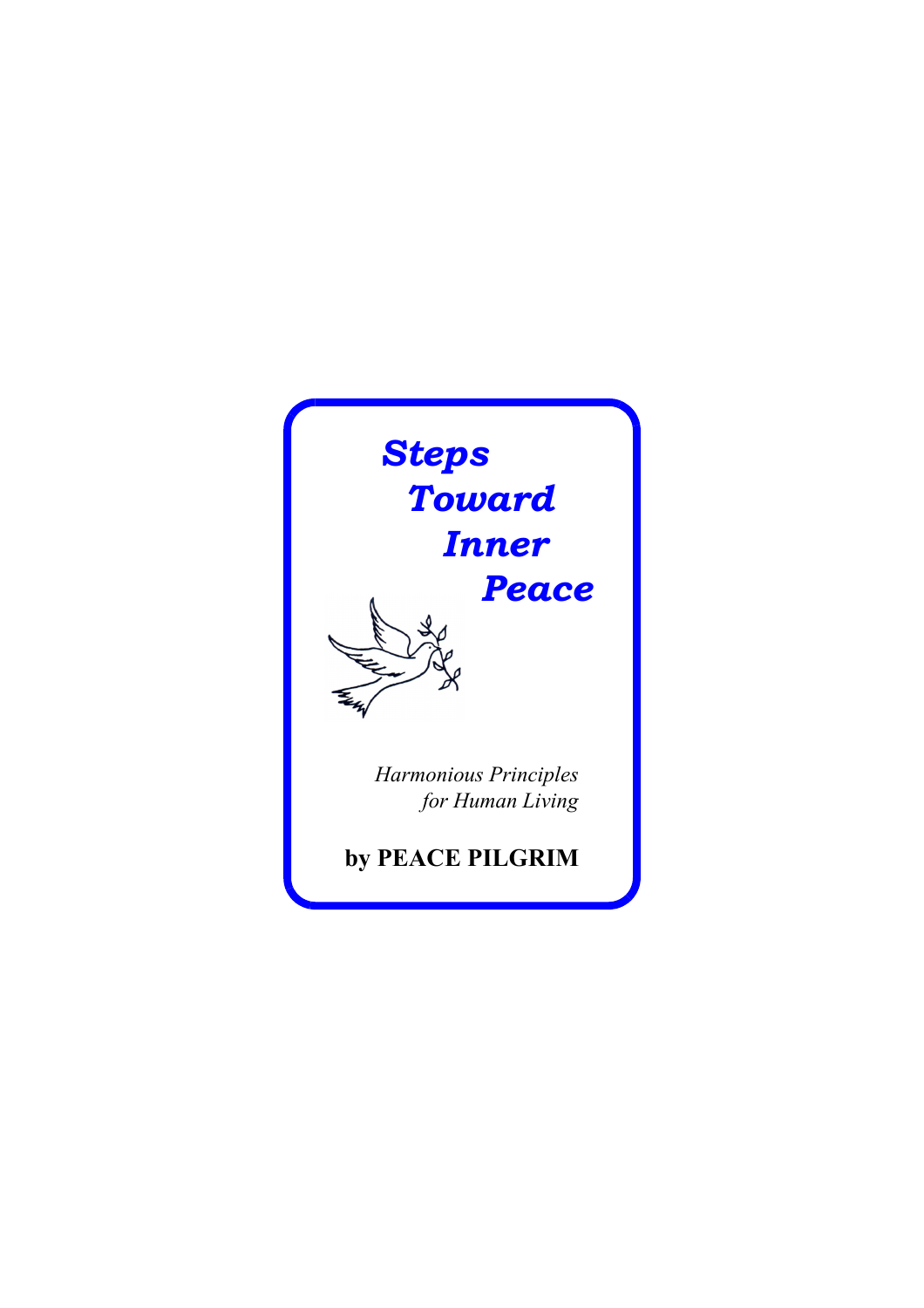

## This discourse is lovingly dedicated to all seekers by Peace Pilgrim.

c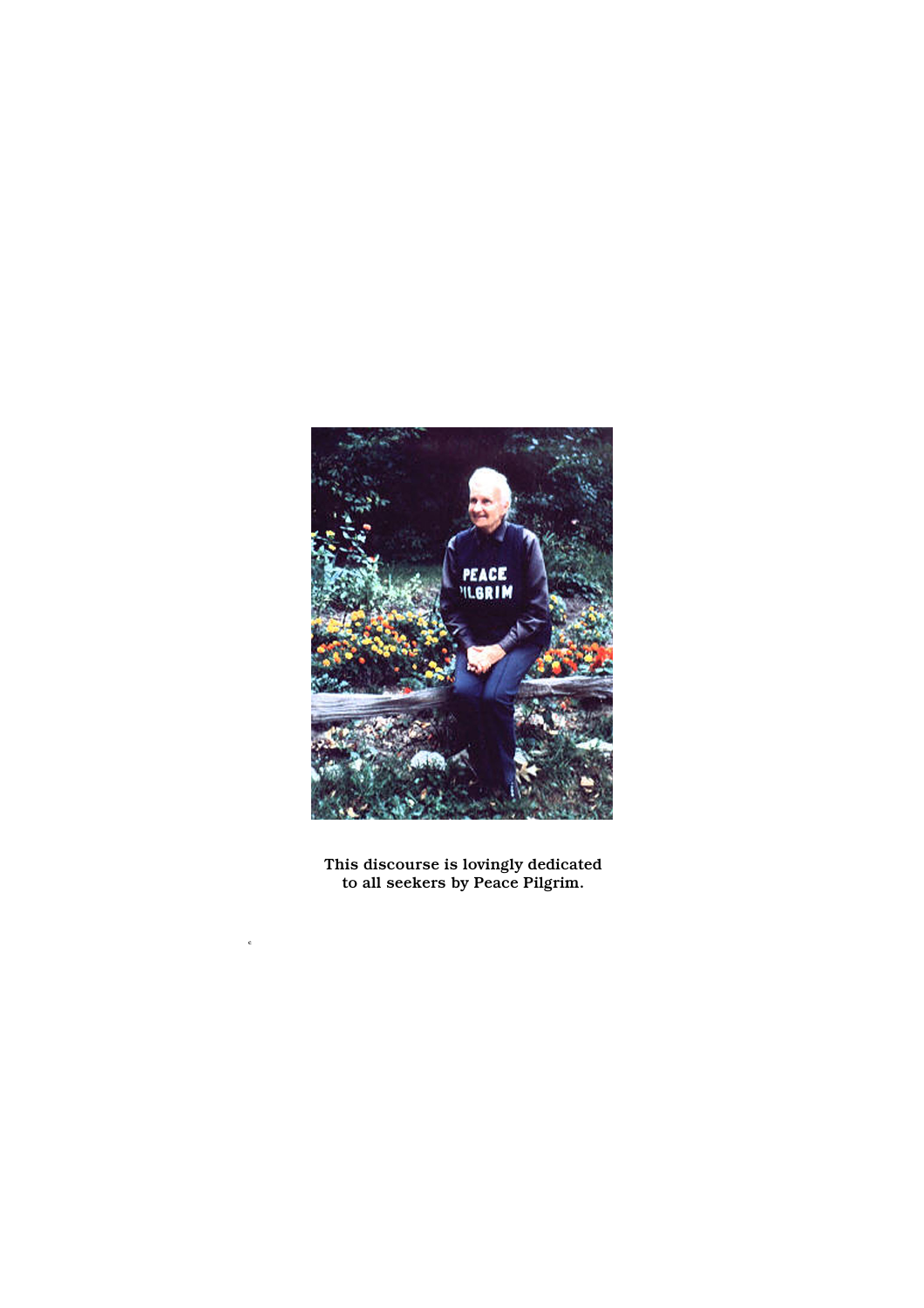### CONTENTS

| $\blacktriangleright$ Relinquishments15 |  |
|-----------------------------------------|--|
|                                         |  |
|                                         |  |
| → Frequently Asked Questions 29         |  |
| > Newsletter Excerpts 34                |  |

In my early life I made two very important discoveries. In the first place I discovered that making money was easy. And in the second place I discovered that making money and spending it foolishly was completely meaningless. I knew that this was not what I was here for, but at that time (this was many years ago), I didn't know exactly what I *was* here for. It was out of a very deep seeking for a meaningful way of life, and after having walked all one night through the woods, that I came to what I now know to be a very important psychological hump. I felt a complete willingness, without any reservations, to give my life, to dedicate my life to service. I tell you, it's a point of no return. After that, you can never go back to completely self-centered living.

And so I went into the second phase of my life. I began to live to *give* what I could, instead of to *get*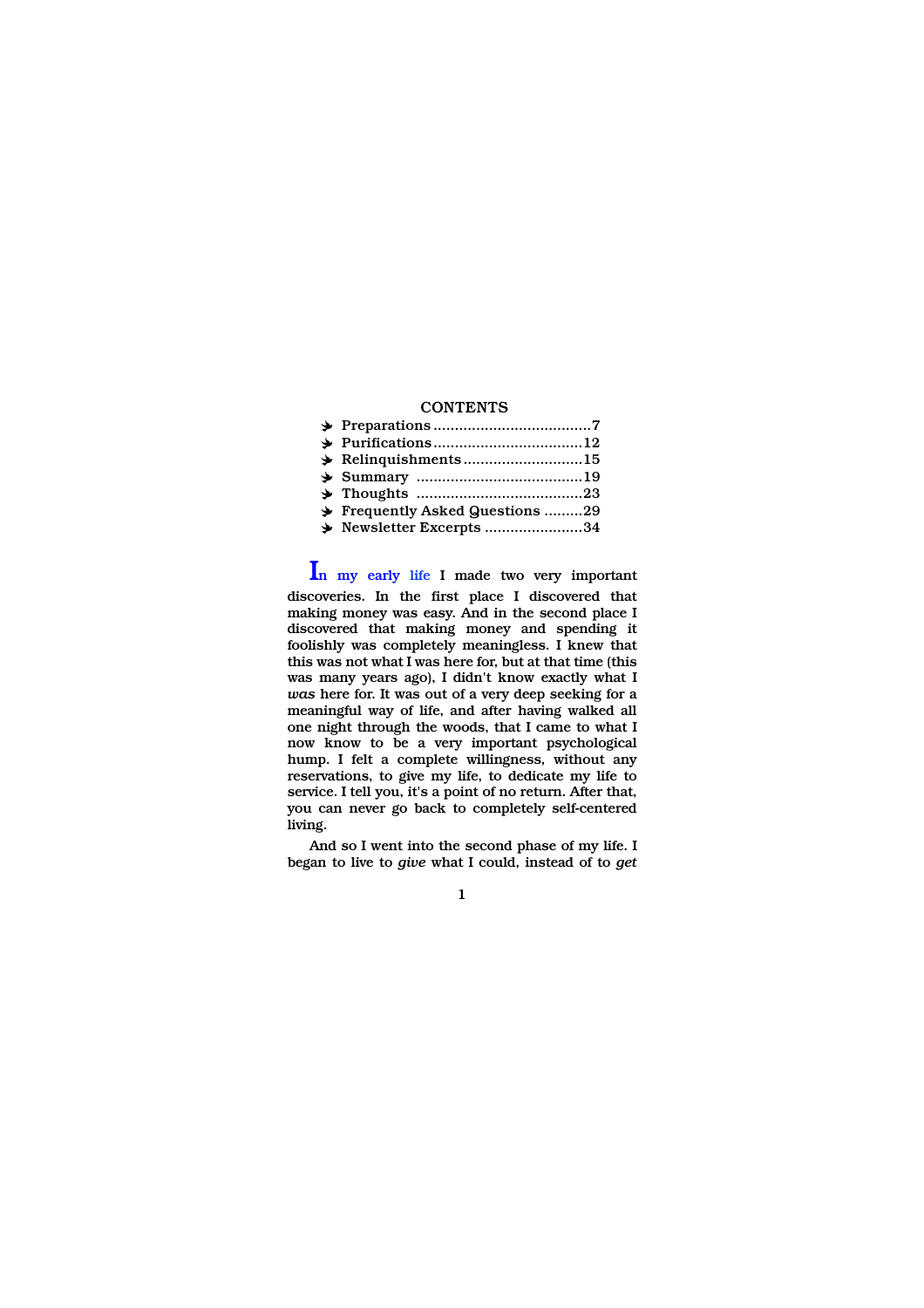what I could, and I entered a new and wonderful world. My life began to become meaningful. I attained the great blessing of good health; I haven't had a cold or headache since. (Most illness is psychologically induced.) From that time on, I have known that my life-work would be work for peace; that it would cover the whole peace picture—peace among nations, peace among groups, peace among individuals, and the very, very important inner peace. However, there's a great deal of difference between being willing to give your life, and actually giving your life, and for me, 15 years of preparation and of inner seeking lay between.

During this time I became acquainted with what the psychologists refer to as *Ego* and *Conscience.* I began to realize that it's as though we have two selves or two natures or two wills with two different viewpoints. Because the viewpoints were so different, I felt a struggle in my life at this period between the two selves with the two viewpoints. So there were hills and valleys—lots of hills and valleys. Then in the midst of the struggle there came a wonderful mountain-top experience, and for the first time I knew what inner peace was like. I felt a oneness oneness with all my fellow human beings, oneness with all of creation. I have never really felt separate since. I could return again and again to this wonderful mountaintop, and then I could stay there for longer and longer periods of time, and just slip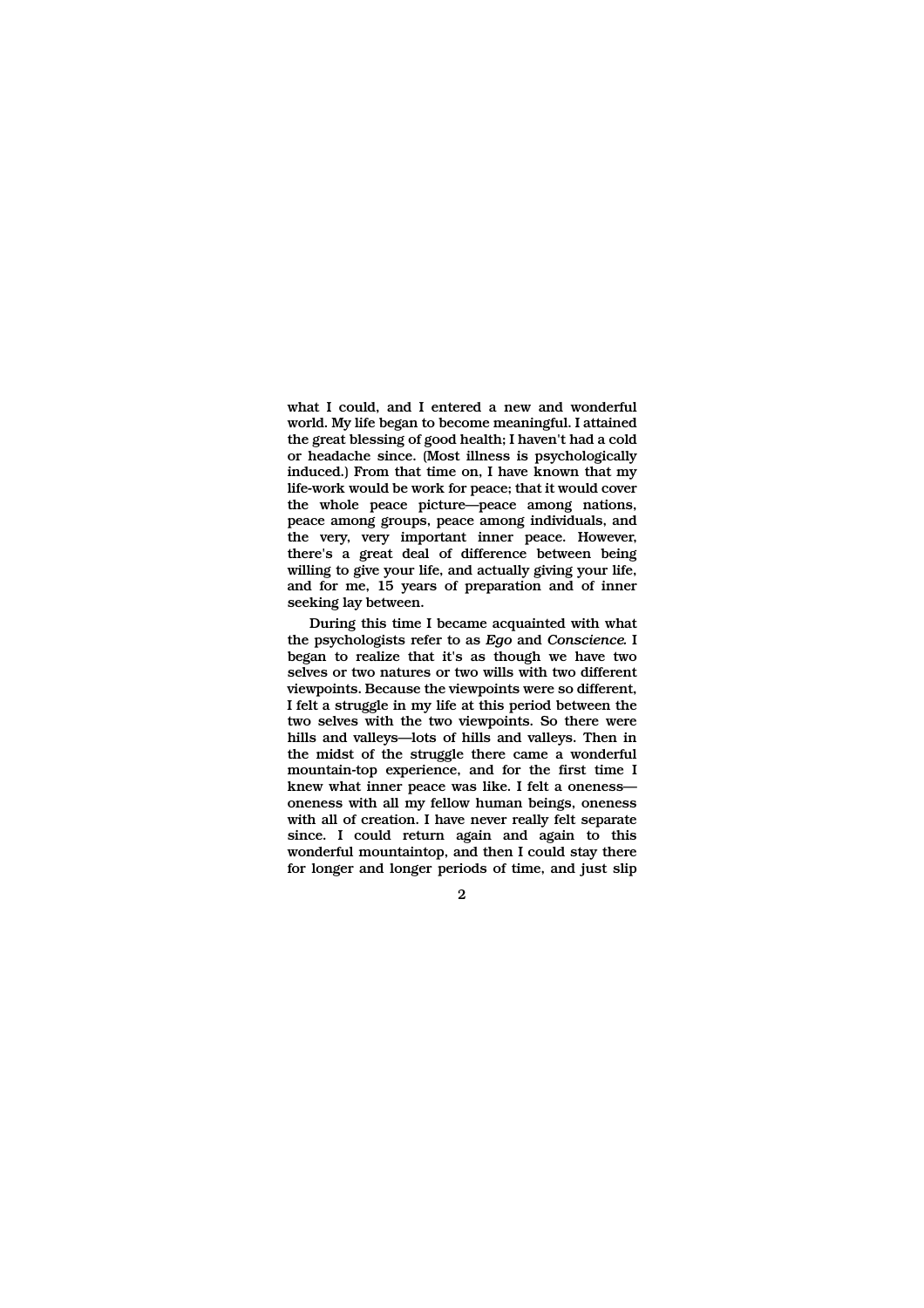out occasionally. Then came a wonderful morning when I woke up and knew that I would never have to descend again into the valley. I knew that for me the struggle was over, that finally I had succeeded in giving my life, or finding inner peace. Again this is a point of no return. You can never go back into the struggle. The struggle is over now because you *will* to do the right thing, and you don't need to be pushed into it.

However, progress is not over. Great progress has taken place in this third phase of my life, but it's as though the central figure of the jigsaw of your life is complete and clear and unchanging, and around the edges other pieces keep fitting in. There is always a growing edge, but the progress is harmonious. There is a feeling of always being surrounded by all of the good things, like love and peace and joy. It seems like a protective surrounding, and there is an unshakeableness within which takes you through any situation you may need to face.

The world may look at you and believe that you are facing great problems, but always there are the inner resources to easily overcome these problems. Nothing seems difficult. There is a calmness and a serenity and unhurriedness—no more striving or straining about anything. Life is full and life is good, but life is nevermore overcrowded. That's a very important thing I've learned: If your life is in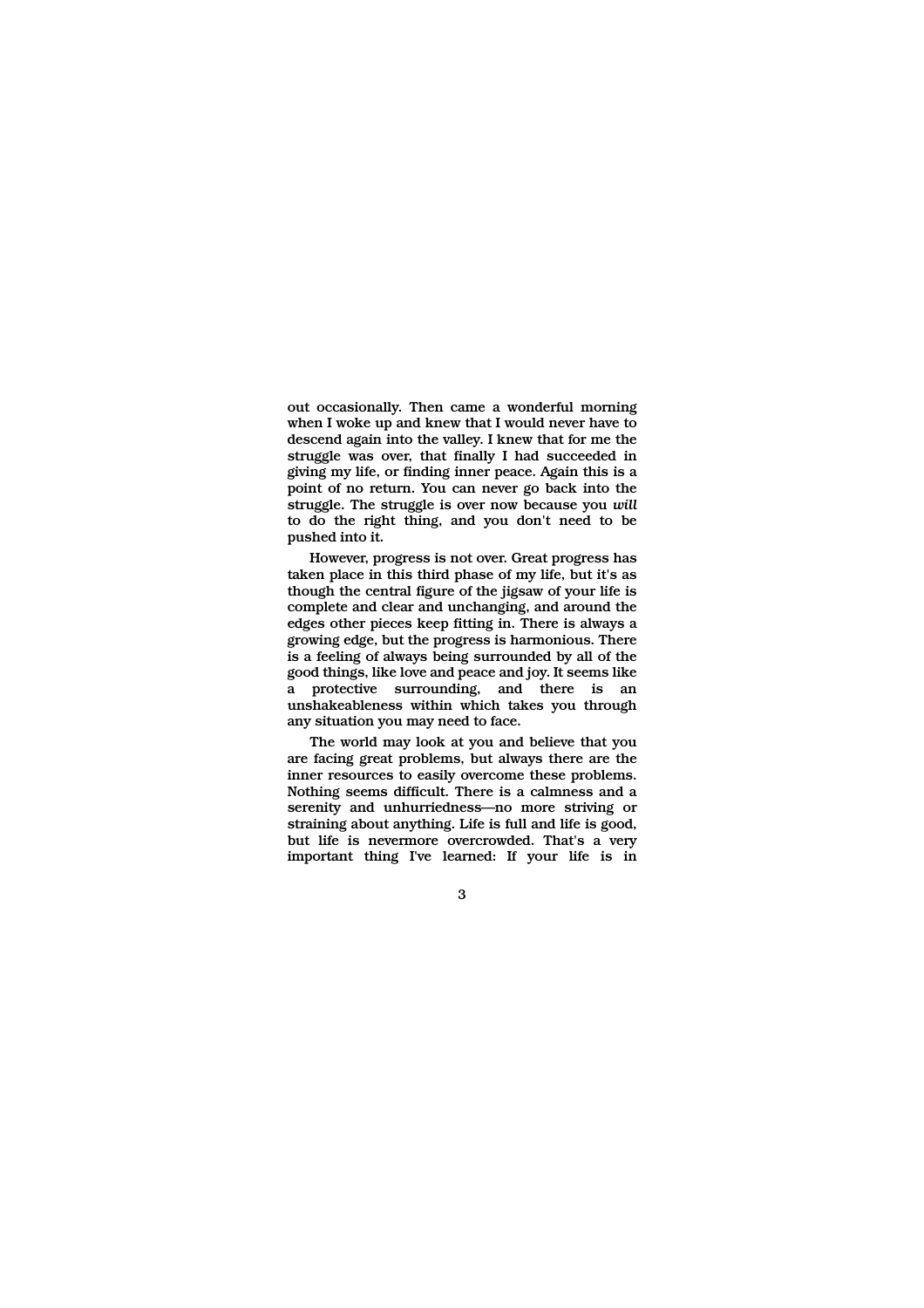harmony with your part in the Life Pattern, and if you are obedient to the laws which govern this universe, then your life is full and good but not overcrowded. If it is overcrowded, you are doing more than is right for you to do, more than is your job to do in the total scheme of things.

Now there is a living to give instead of to get. As you concentrate on the giving, you discover that just as you cannot receive without giving, so neither can you give without receiving—even the most wonderful things like health and happiness and inner peace. There is a feeling of *endless energy*—it just never runs out; it seems to be as endless as air. You just seem to be plugged into the source of universal energy.

You are now in control of your life. You see, the ego is never in control. The ego is controlled by wishes for comfort and convenience on the part of the body, by demands of the mind, and by outbursts of the emotions. But the higher nature controls the body and the mind and the emotions. I can say to my body, "Lie down there on that cement floor and go to sleep," and it obeys. I can say to my mind, "Shut out everything else and concentrate on this job before you," and it's obedient. I can say to my emotions, "Be still, even in the face of this terrible situation," and they are still. It's a different way of living. The philosopher Thoreau wrote: *If a man does not keep*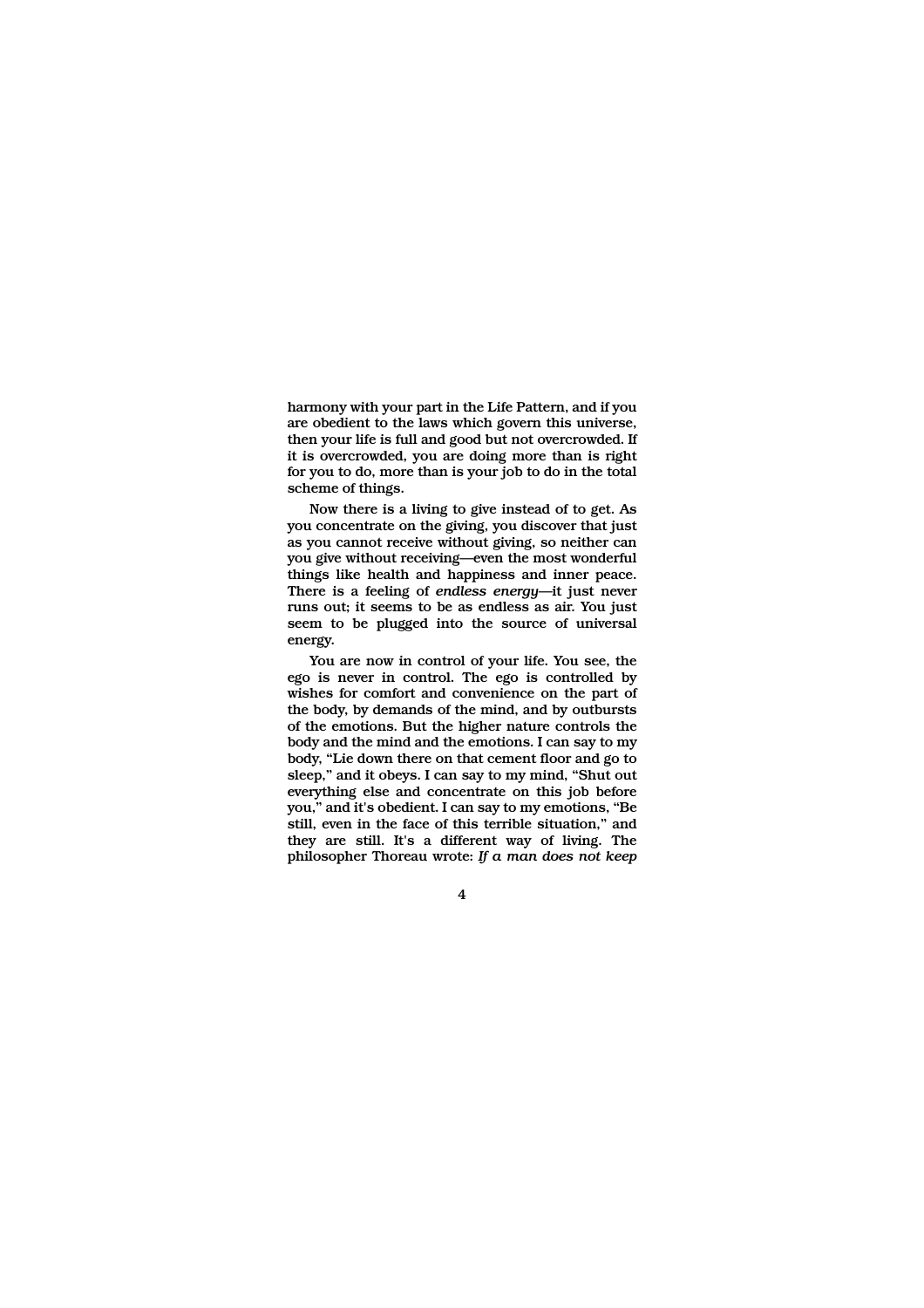*pace with his companions, perhaps he hears a different drummer.* And now you are following a different drummer—the higher nature instead of the lower.

It was only at this time, in 1953, that I felt guided or called or motivated to begin my pilgrimage for peace in the world—a journey undertaken traditionally. The tradition of pilgrimage is a journey undertaken on foot and on faith, prayerfully as an opportunity to contact people. I wear a lettered tunic in order to contact people. It says 'PEACE PILGRIM' on the front. I feel that's my name now—it emphasizes my mission instead of me. And on the back it says '25,000 MILES ON FOOT FOR PEACE.' The purpose of the tunic is merely to make contacts for me. Constantly as I walk along the highways and through the cities, people approach me and I have a chance to talk with them about peace.

I have walked 25,000 miles as a penniless pilgrim. I own only what I wear and what I carry in my small pockets. I belong to no organization. I have said that I will walk until given shelter and fast until given food, remaining a wanderer until mankind has learned the way of peace. And I can truthfully tell you that without ever asking I have been supplied with everything needed for my journey, which shows you how *good* people really are.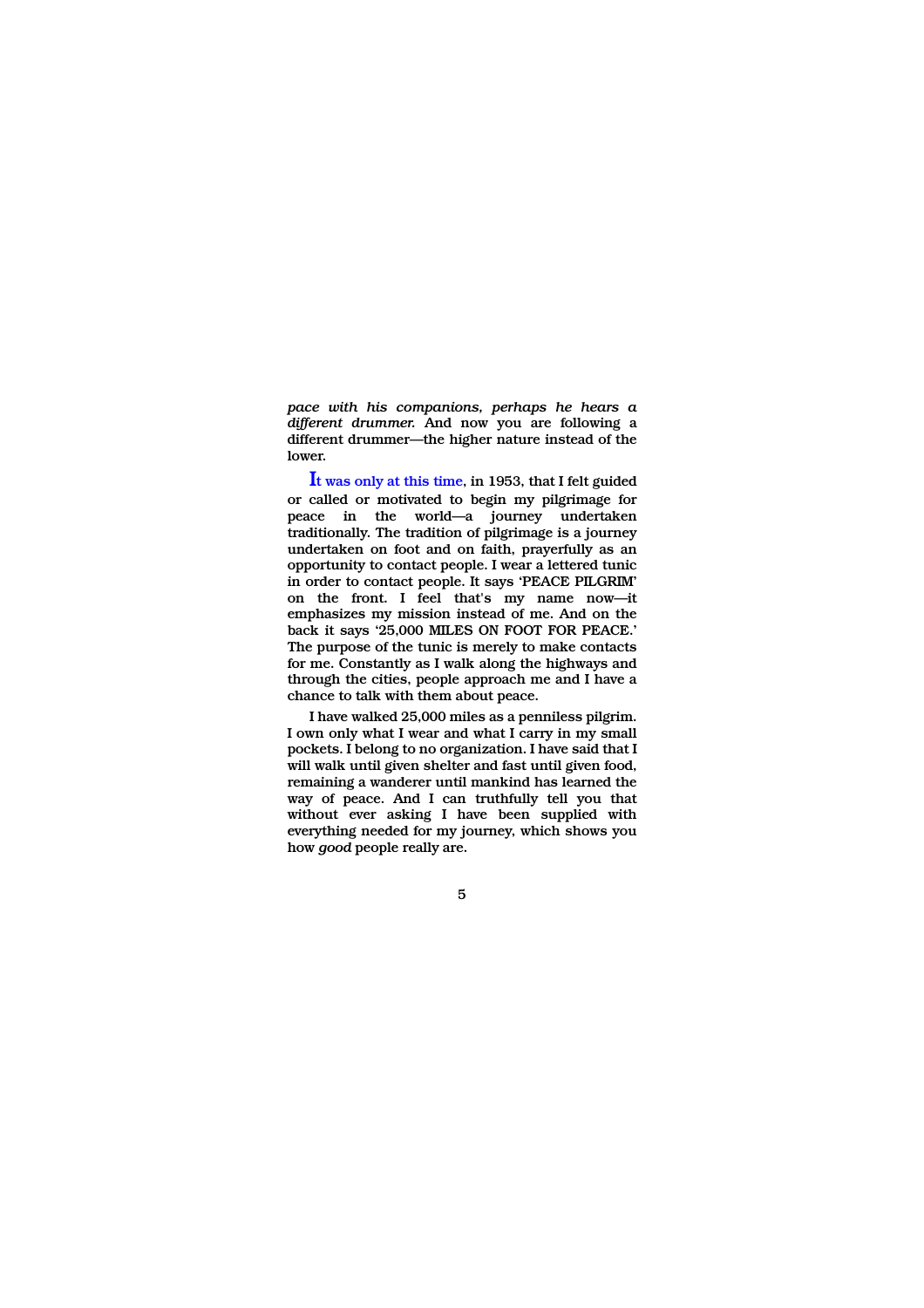With me I carry always my peace message: *This is the way of peace: Overcome evil with good, falsehood with truth, and hatred with love*. There is nothing new about this message, except the practice of it. And the practice of it is required not only in the international situation but also in the personal situation. I believe that the situation in the world is a reflection of our own immaturity. If we were mature, harmonious people, war would be no problem whatever—it would be impossible.

All of us can work for peace. We can work right where we are, right within ourselves, because the more peace we have within our own lives, the more we can reflect into the outer situation. In fact, I believe that the wish to *survive* will push us into some kind of uneasy world peace which will then need to be supported by a great inner awakening if it is to endure. I believe we entered a new age when we discovered nuclear energy, and that this new age calls for a new renaissance to lift us to a higher level of understanding so that we will be able to cope with the problems of this new age. So, primarily my subject is peace within ourselves as a step toward peace in our world.

Now, when I talk about the steps toward inner peace, I talk about them in a framework, but there's nothing arbitrary about the number of steps. They can be expanded; they can be contracted. This is just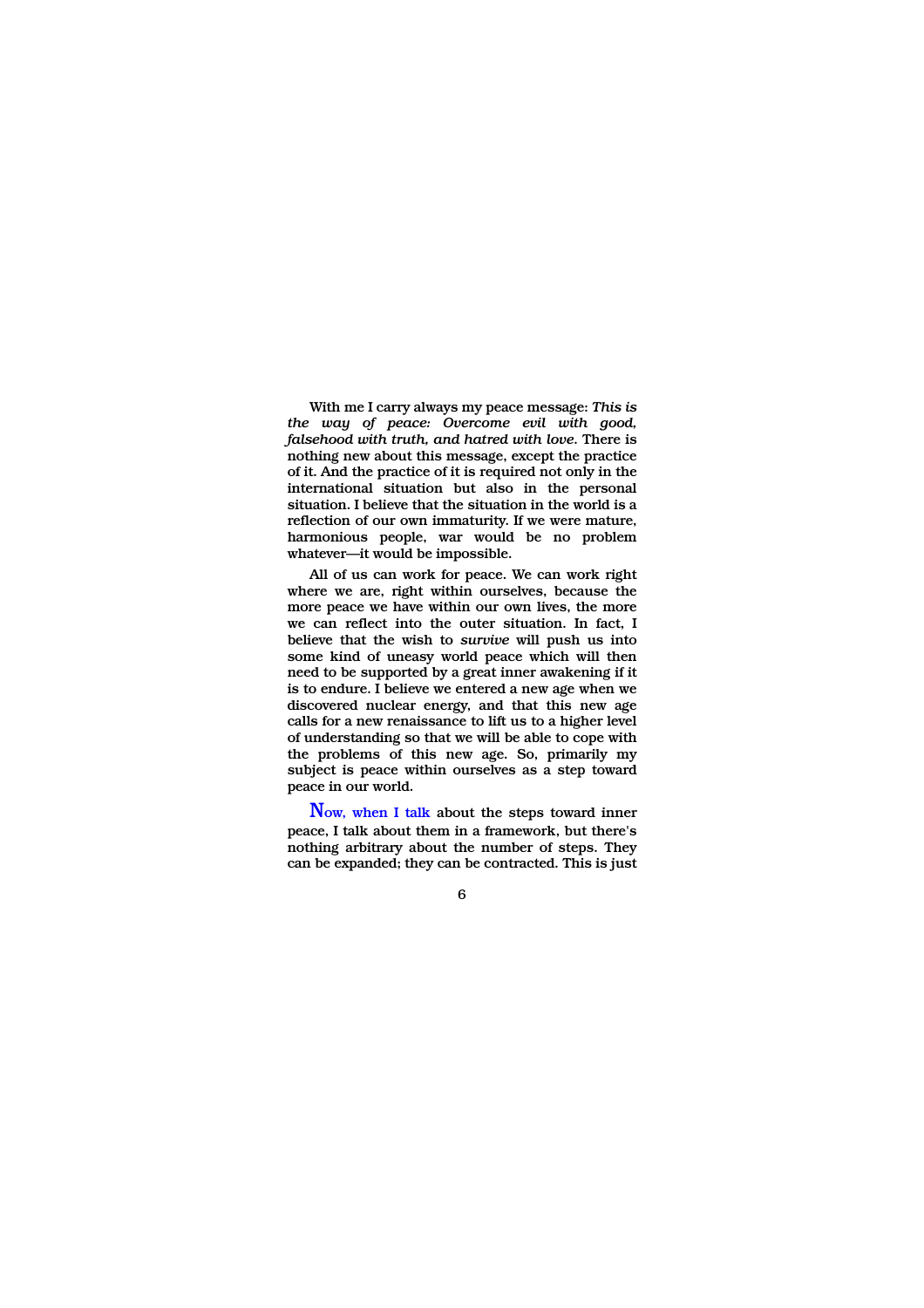a way of talking about the subject, but this is important: the steps toward inner peace are not taken in any certain order. The *first step* for one may be the *last step* for another. So, just take whatever steps seem easiest for you, and as you take a few steps, it will become easier for you to take a few more. In this area we really can share. None of you may feel guided to walk a pilgrimage, but in the field of finding harmony in our own lives, we can share. And I suspect that when you hear me give some of the steps toward inner peace, you will recognize them as steps that you also have taken.

In the first place I would like to mention some preparations that were required of me.

# <span id="page-8-0"></span>**Preparations**

The first preparation is a *right attitude toward life.* This means—stop being an escapist! Stop being a surface-liver who stays right on the froth of the surface. There are millions of these people, and they never find anything really worthwhile. Be willing to face life squarely and get down beneath the surface of life where the verities and realities are to be found. That's what we are doing here now.

There's the whole matter of having a meaningful attitude for the problems that life may set before you. If only you could see the whole picture, if only you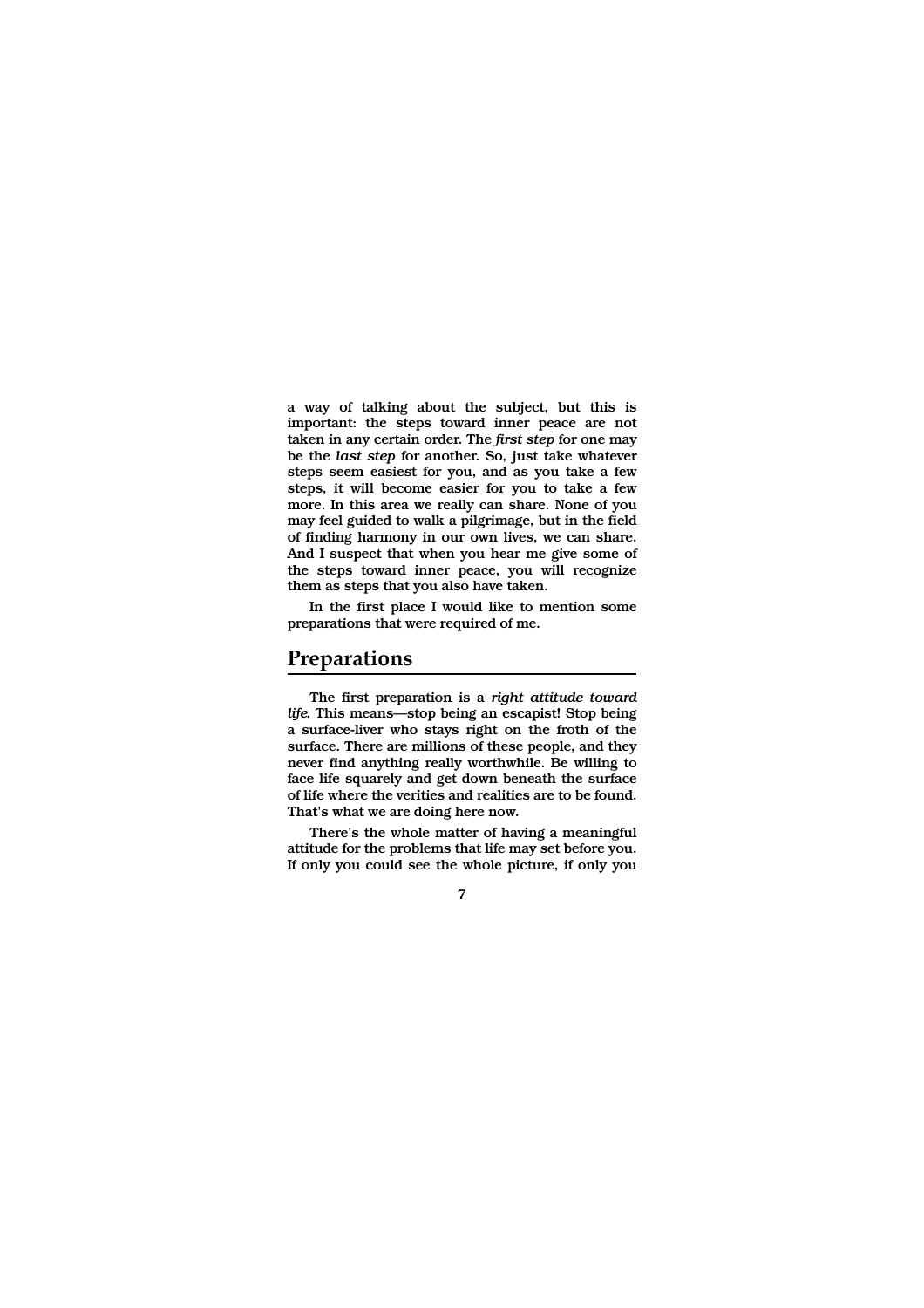knew the whole story, you would realize that no problem ever comes to you that does not have a purpose in your life, that cannot contribute to your inner growth. When you perceive this, you will recognize problems as opportunities in disguise. If you did not face problems you would just drift through life, and you would not gain inner growth. It is through solving problems in accordance with the highest light that we have that inner growth is attained. Now, collective problems must be solved by us collectively, and no one finds inner peace who avoids doing his or her share in the solving of collective problems, like world disarmament and world peace. So let us always think about these problems together, talk about them together, and collectively work toward their solutions.

The second preparation has to do with *bringing our lives into harmony with the laws that govern this universe*. Created are not only the worlds and the beings but also the laws which govern them. Applying both in the physical realm and in the psychological realm, these laws govern human conduct. Insofar as we are able to understand and bring our lives into harmony with these laws, our lives will be in harmony. Insofar as we disobey these laws, we create difficulties for ourselves by our disobedience. We are our own worst enemies. If we are out of harmony through ignorance, we suffer somewhat; but if we *know better* and are still out of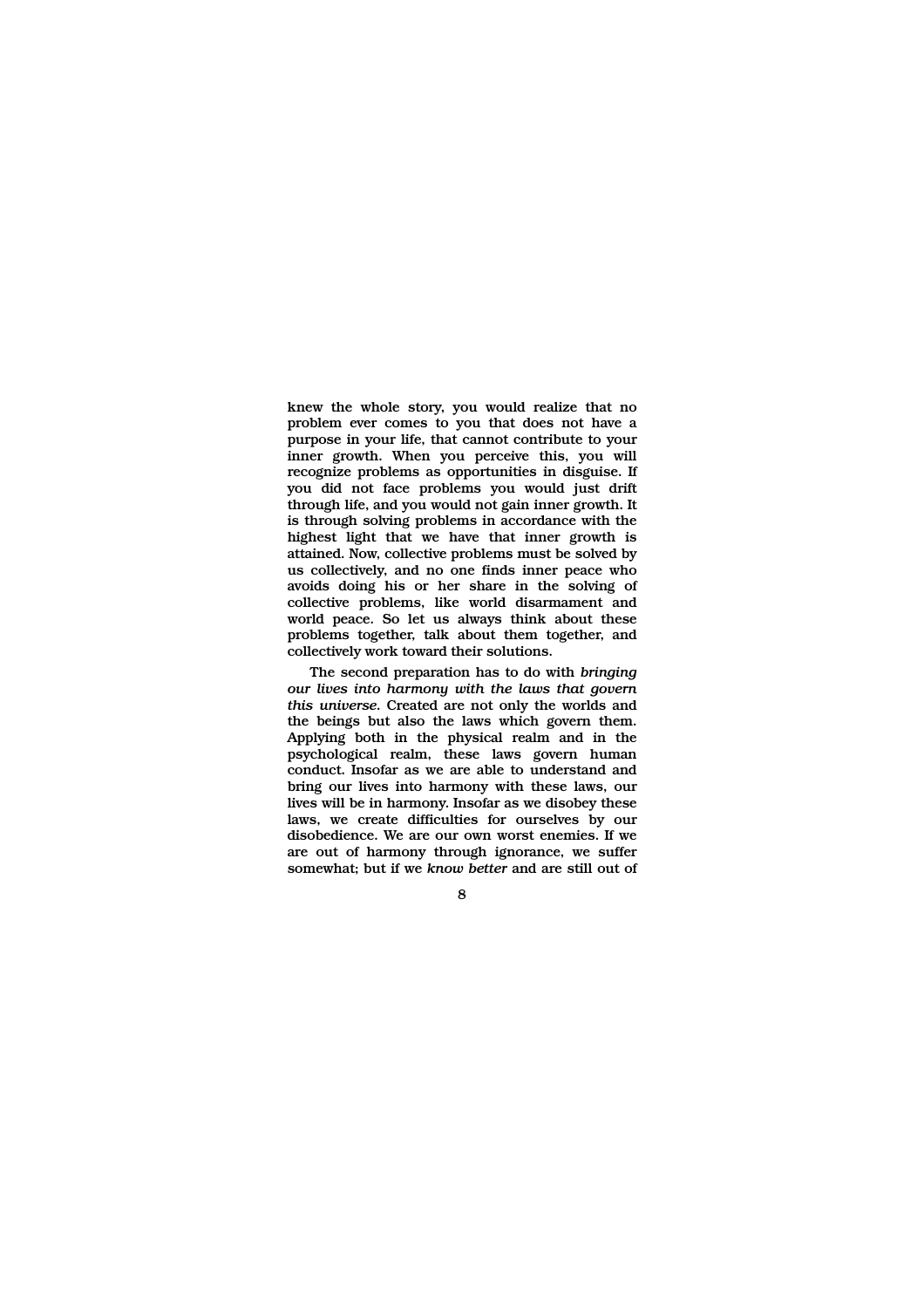harmony, then we suffer a great deal. I recognize that these laws are well-known and well-believed, and therefore they just need to be well-lived.

So I got busy on a very interesting project. This was *to live all the good things, I believed in*. I did not confuse myself by trying to take them all at once, but rather, if I was doing something that I knew I should not be doing, I stopped doing it, and I always made a *quick relinquishment*. You see, that's the easy way. Tapering off is long and hard. And if I was not doing something that I knew I should be doing, I got busy on that. It took the living quite a while to catch up with the believing, but of course it can, and now if I believe something, I live it. Otherwise it would be perfectly meaningless. As I lived according to the highest light that I had, I discovered that other light was given, and that I opened myself to receiving more light as I lived the light I had.

These laws are the same for all of us, and these are the things that we can study and talk about together. But there is also a third preparation that has to do with something which is unique for every human life because every one of us has a *special place in the Life Pattern*. If you do not yet know clearly where you fit, I suggest that you try seeking it in receptive silence. I used to walk amid the beauties of nature, just receptive and silent, and wonderful insights would come to me. You begin to do your part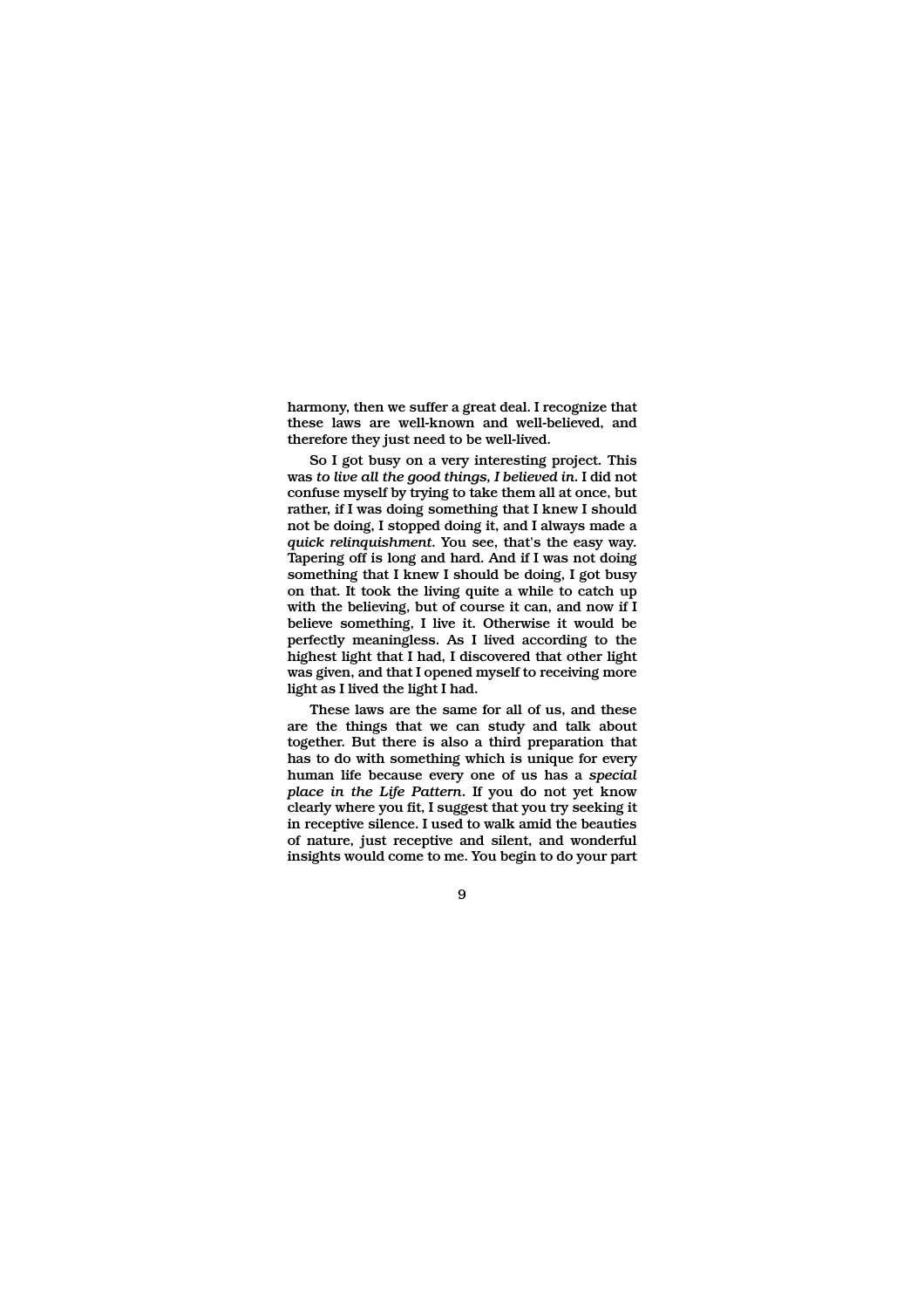in the Life Pattern by doing all the good things you feel motivated toward, even though they are just little good things at first. You give these priority in your life over all the superficial things that customarily clutter human lives.

There are those who know and do not do. This is very sad. I remember one day as I walked along the highway a very nice car stopped and the man said to me, "How wonderful that you are following your calling!" I replied, "I certainly think that everyone should be doing what feels right to do." He then began telling me what he felt motivated toward, and it was a good thing that needed doing. I got quite enthusiastic about it and took for granted that he was doing it. I said, "That's wonderful! How are you getting on with it?" And he answered, "Oh, I'm not doing it. That kind of work doesn't *pay* anything." And I shall never forget how desperately unhappy that man was. But you see, in this materialistic age we have such a false criterion by which to measure success. We measure it in terms of dollars, in terms of material things. But happiness and inner peace do not lie in that direction. If you know but do not do, you are a very unhappy person indeed.

There is also a fourth preparation, and it is the *simplification of life* to bring inner and outer wellbeing—psychological and material well-being—into harmony in your life. This was made very easy for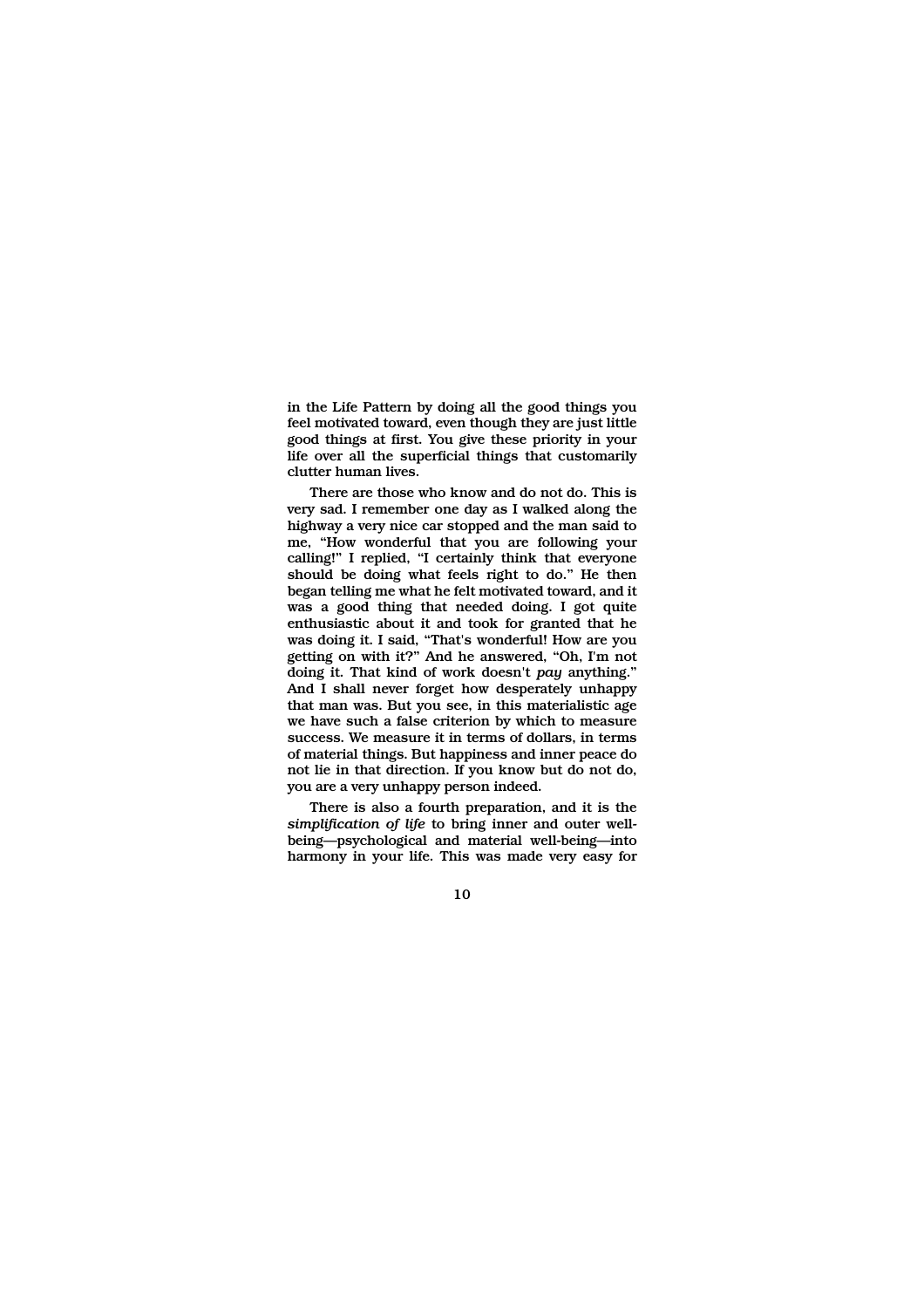me. Just after I dedicated my life to service, I felt that I could no longer accept *more* than I needed while others in the world have *less* than they need. This moved me to bring my life down to need-level. I thought it would be difficult. I thought it would entail a great many hardships, but I was quite wrong. Now that I own only what I wear and what I carry in my pockets, I don't feel deprived of anything. For me, what I want and what I need are exactly the same, and you couldn't give me anything I don't need.

I discovered this great truth: unnecessary possessions are just unnecessary burdens. Now I don't mean that all our needs are the same. Yours may be much greater than mine. For instance, if you have a family, you would need the stability of a family center for your children. But I do mean that anything beyond need—and need sometimes includes things beyond the physical needs, too—anything beyond need tends to become burdensome.

There is great freedom in simplicity of living, and after I began to feel this, I found a harmony in my life between inner and outer well-being. Now there's a great deal to be said about such harmony, not only for an individual life but also for the life of a society. It's because as a world we have gotten ourselves so far out of harmony, so way off on the material side, that when we discover something like nuclear energy, we are still capable of putting it into a bomb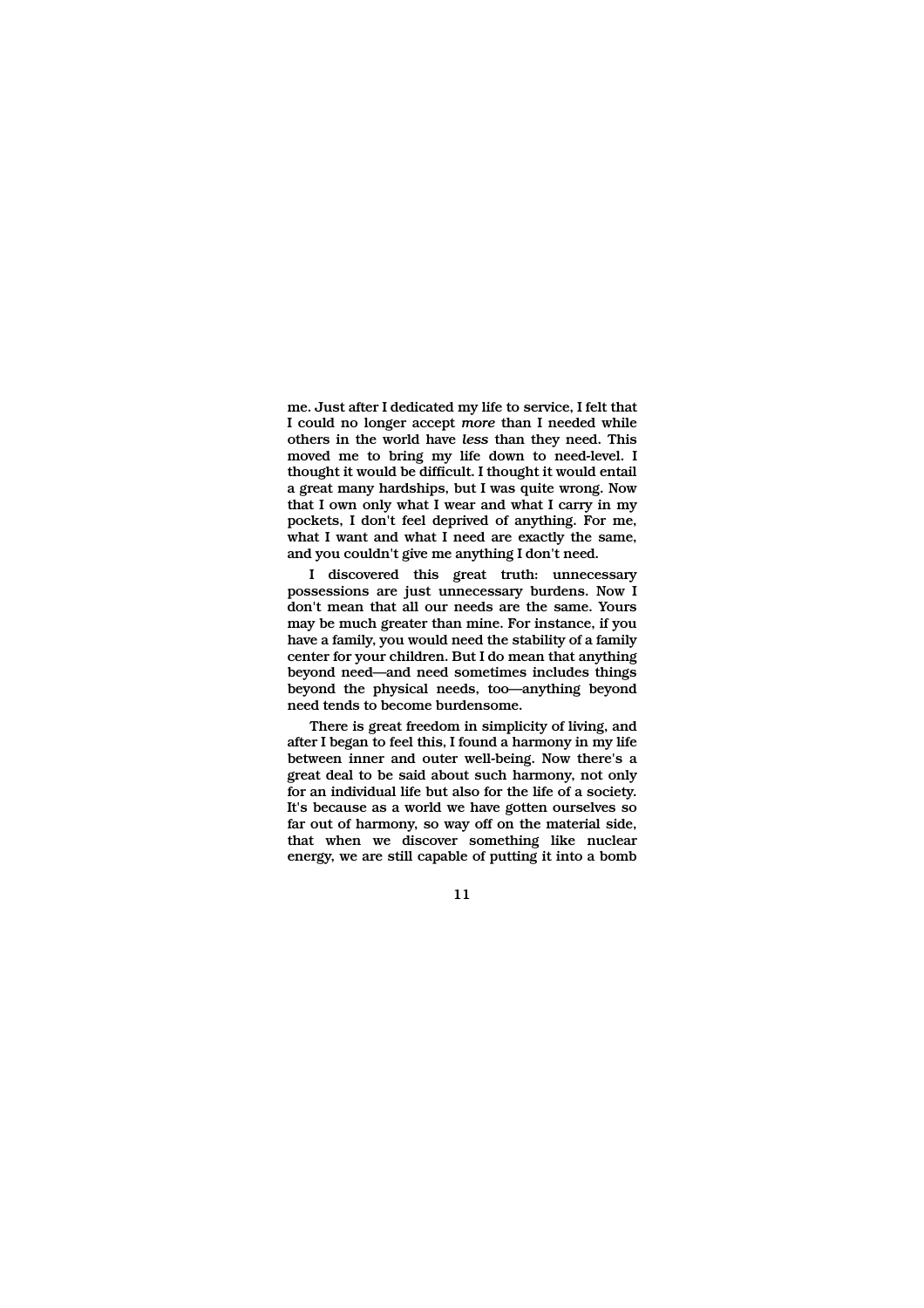and using it to kill people. This is because our inner well-being lags so far behind our outer well-being. The valid research for the future is on the *inner* side, on the psychological side, so that we will be able to bring these two into balance, so we will know how to use well the outer well-being we already have.

# <span id="page-13-0"></span>**Purifications**

Then I discovered that there were some purifications required of me. The first one is such a simple thing: it is *purification of the body*. This has to do with your physical living habits. Do you eat sensibly, eating to live? I actually know people who live to eat. And do you know when to stop eating? That is a very important thing to know. Do you have sensible sleeping habits? I try to get to bed early and have plenty of hours of sleep. Do you get plenty of fresh air, sunshine, exercise and contact with nature? You'd think this might be the first area in which people would be willing to work, but from practical experience I've discovered it's often the last because it might mean getting rid of some of our bad habits, and there is nothing that we cling to more tenaciously.

The second purification I cannot stress too much because it is *purification of thought*. If you realized how powerful your thoughts are you would never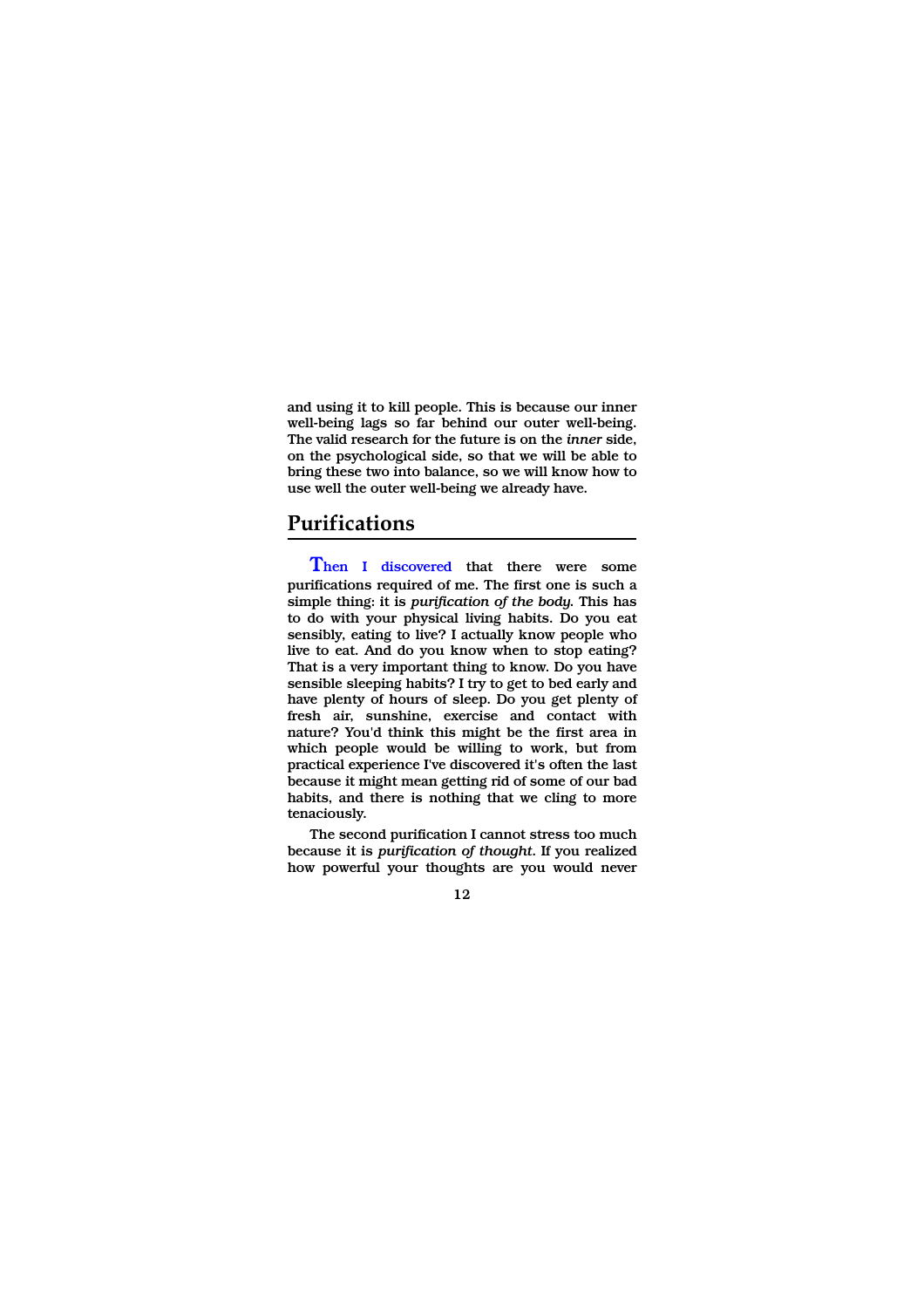think a negative thought. They can be a powerful influence for good when they're on the positive side, and they can and do make you physically ill when they're on the negative side.

I recall a man 65 years old when I knew him who manifested symptoms of what seemed a chronic physical illness. I talked with him and I realized that there was some bitterness in his life, although I could not find it at once. He got along well with his wife and his grown children, and he got along well in his community, but the bitterness was there just the same. I found that he was harboring bitterness against his long-dead father because his father had educated his brother and not him. As soon as he was able to relinquish this bitterness, the so-called chronic illness began to fade away, and soon it was gone.

If you're harboring the slightest bitterness toward anyone, or any unkind thoughts of any sort whatever, you must get rid of them quickly. They aren't hurting anyone but you. It isn't enough just to do right things and say right things, you must also *think* right things before your life can come into harmony.

The third purification is *purification of desire*. What are the things you desire? Do you desire new<br>clothing, or pleasures, or new household clothing, or pleasures, or new furnishings, or a new car? You can come to the point of oneness of desire just to know and do your part in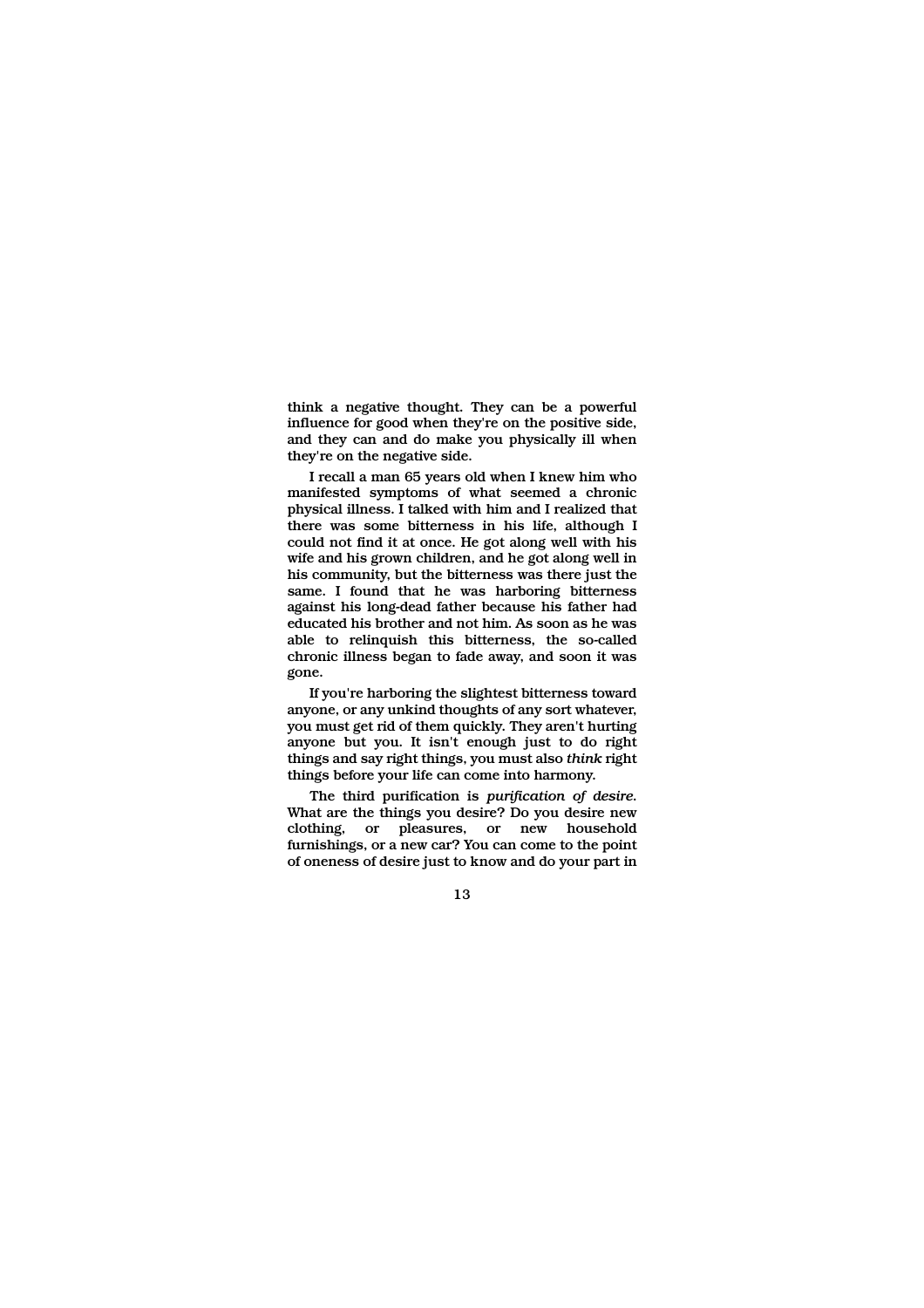the Life Pattern. When you think about it, is there anything else as really important to desire?

There is one more purification, and that is *purification of motive*. What is your motive for whatever you may be doing? If it is pure greed or selfseeking or the wish for self-glorification, I would say, *Don't do that thing*. Don't do anything you would do with such a motive. But it isn't that easy because we tend to do things with very mixed motives, good and bad motives all mixed together. Here's a man in the business world: his motives may not be the highest, but mixed in with them are motives of caring for his family and perhaps doing some good in his community. Mixed motives!

Your motive, if you are to find inner peace, must be an outgoing motive—it must be service. It must be giving, not getting. I knew a man who was a good architect. It was obviously his right work, but he was doing it with the wrong motive. His motive was to make a lot of money and keep ahead of the Joneses. He worked himself into an illness, and it was shortly after that I met him. I got him to do little things for service. I talked to him about the joy of service and I knew that after he had experienced this, he could never go back into really self-centered living. We corresponded a bit after that. On the third year of my pilgrimage route, I walked through his town and I hardly recognized him when I stopped in to see him.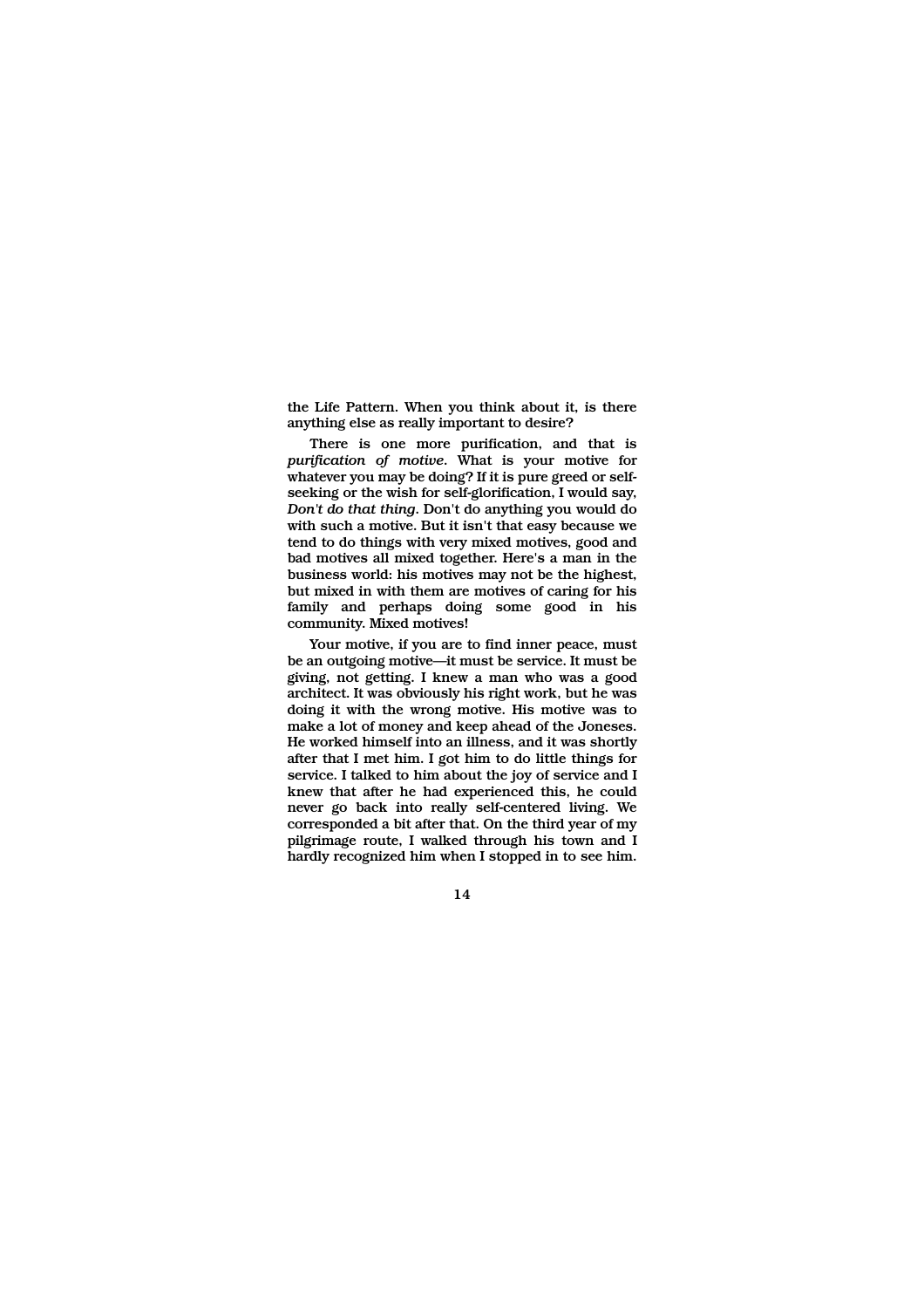He was such a changed man! But he was still an architect. He was drawing a plan and he talked to me about it: "You see, I'm designing it this way to fit into their budget, and then I'll set it on their plot of ground to make it look nice." His motive was to be of service to the people that he drew plans for. He was a radiant and transformed person. His wife told me that his business had increased because people were now coming to him from miles around for home designs.

I've met a few people who had to change their jobs in order to change their lives, but I've met many more people who merely had to change their motive to service in order to change their lives.

# <span id="page-16-0"></span>**Relinquishments**

Now, the last part.  $\Rightarrow \Rightarrow$  These are the relinquishments. Once you've made the first relinquishment, you have found inner peace because it's *the relinquishment of self-will*. You can work on this by refraining from doing any not-good thing you may be motivated toward, but you never suppress it! If you are motivated to do or say a mean thing, you can always think of a good thing. You deliberately turn around and use that *same energy* to do or say a good thing instead. It works!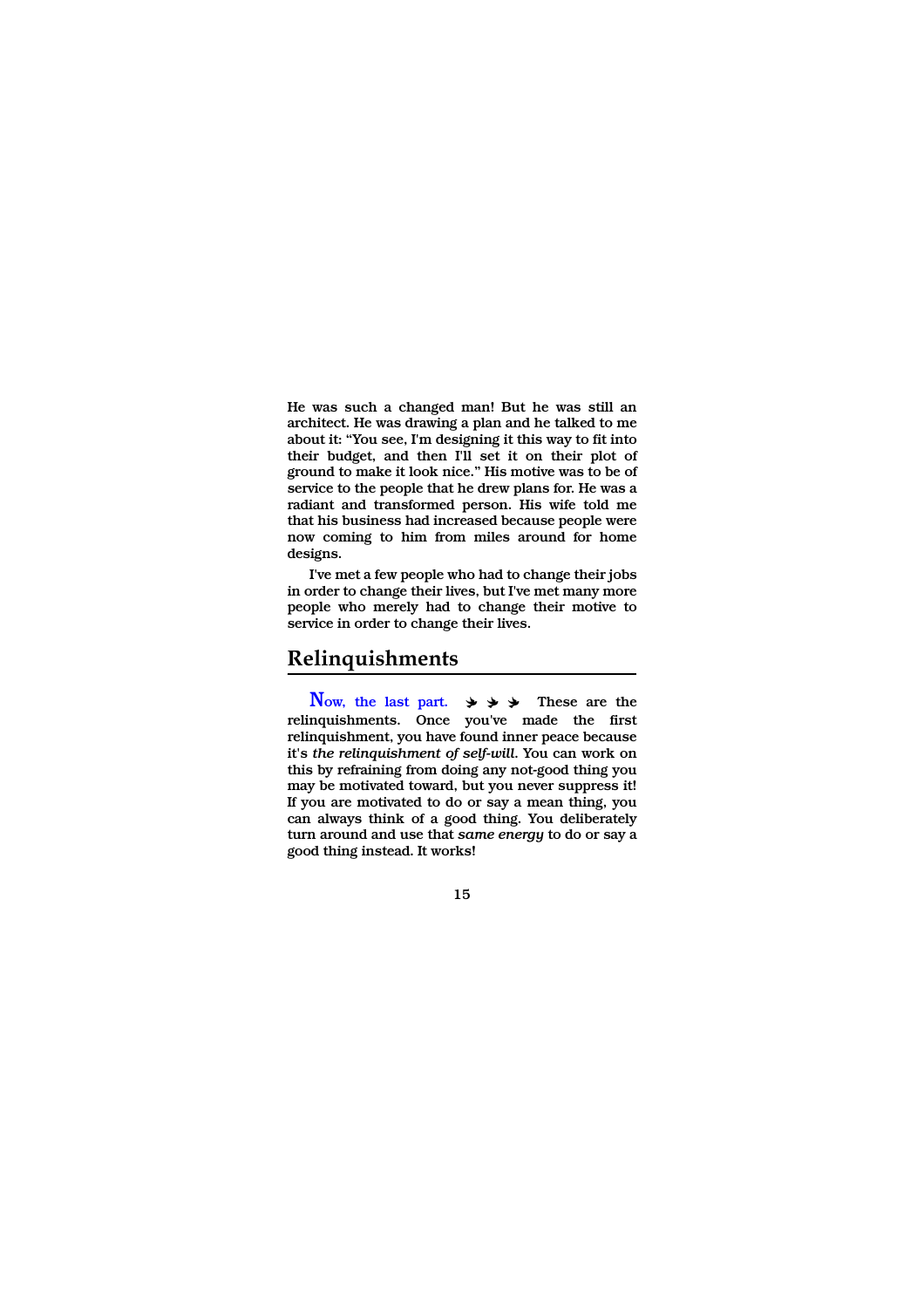• • • The second relinquishment is *the relinquishment of the feeling of separateness*. We begin feeling very separate and judging everything as it relates to us, as though we were the center of the universe. Even after we know better intellectually, we still judge things that way. In reality, of course, we are all cells in the body of humanity. We are not separate from our fellow humans. The whole thing is a totality. It's only from that higher viewpoint that you can know what it is to love your neighbor as yourself. From that higher viewpoint there becomes just one realistic way to work, and that is for the good of the whole. As long as you work for your selfish little self, you're just one cell against all those other cells, and you're way out of harmony. But as soon as you begin working for the good of the whole, you find yourself in harmony with all of your fellow human beings. You see, it's the easy, harmonious way to live.

Then there is the third relinquishment, and that is *the relinquishment of all attachments*. Material things must be put into their proper place. They are there for use. It's all right to use them; that's what they're there for. But when they've outlived their usefulness be ready to relinquish them and perhaps pass them on to someone who does need them. Anything that you cannot relinquish when it has outlived its usefulness possesses you, and in this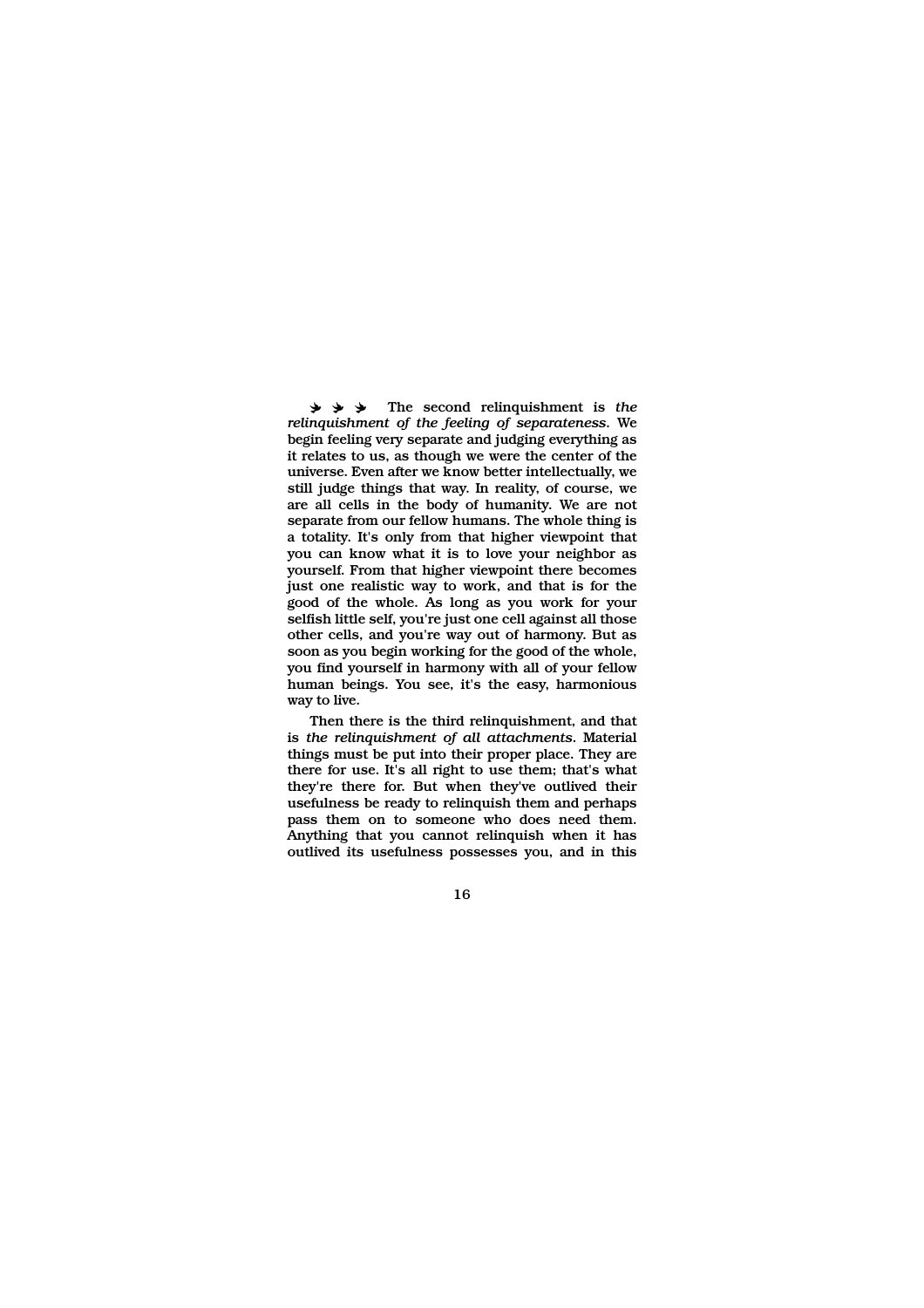materialistic age a great many of us are possessed by our possessions. We are not free.

There's another kind of possessiveness. *You do not posses any other human being,* no matter how closely related that other may be. No husband owns his wife; no wife owns her husband; no parents own their children. When we think we possess people there's a tendency to run their lives for them, and out of this develops an extremely inharmonious situation. Only when we realize that we do not possess them, that they must live in accordance with their own inner motivation, do we stop trying to run their lives for them, and then we discover that we are able to live in harmony with them.

Now the last: *the relinquishment of all negative feelings*. I want to mention just one negative feeling which even the nicest people still experience, and that negative feeling is *worry*. Worry is not *concern* which would motivate you to do everything possible in a situation. Worry is a useless mulling over of things we cannot change. Let me mention just one technique. Seldom do you worry about the present moment; it's usually all right. If you worry, you agonize over the past which you should have forgotten long ago, or you're apprehensive over the future which hasn't even come yet. We tend to skim right over the present time. Since this is the only moment that one can live, if you don't live it you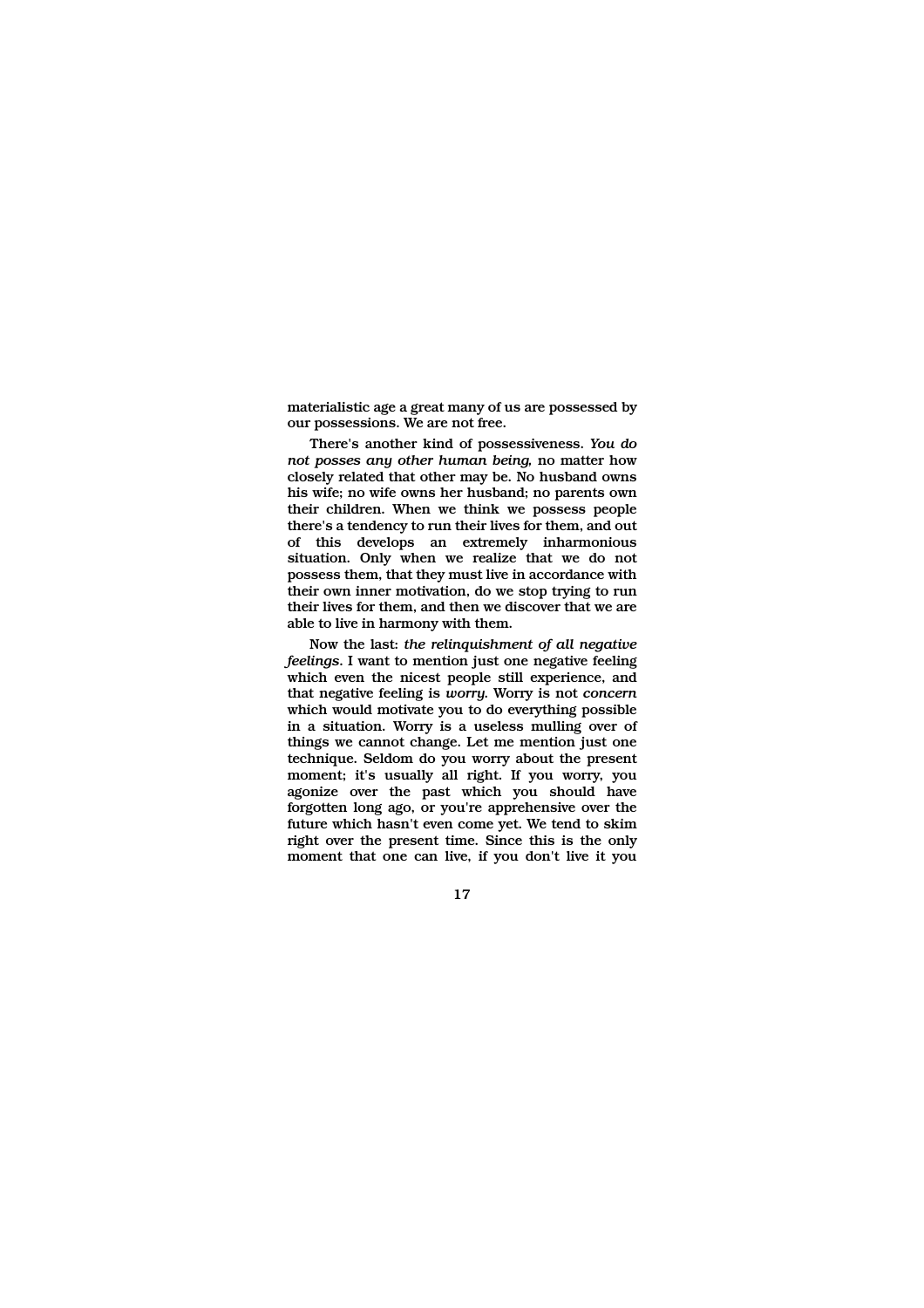never really get around to living at all. If you do live this present moment, you tend not to worry. For me, every moment is a new opportunity to be of service.

One last comment about negative feelings which helped me very much at one time and has helped others. No outward thing—nothing, nobody from without—can hurt me inside, psychologically. I recognized that I could only be hurt psychologically by my own wrong actions, which I have control over; by my own wrong reactions—they are tricky but I have control over them too; or by my own inaction in some situations, like the present world situation, that needs action from me. When I recognized all this, how free I felt! And I just stopped hurting myself. Now someone could do the meanest thing to me and I would feel deep compassion for this out-ofharmony person, this psychologically sick person who is capable of doing mean things. I certainly would not hurt myself by a wrong reaction of bitterness or anger. You have complete control over whether or not you will hurt psychologically, and any time you want to, you can stop hurting yourself.

These are the steps toward inner peace that I wanted to share with you. There's nothing new about this. This is universal truth. I merely talked about these things in my own everyday words in terms of my own personal experience with them. The laws which govern this universe work for good as soon as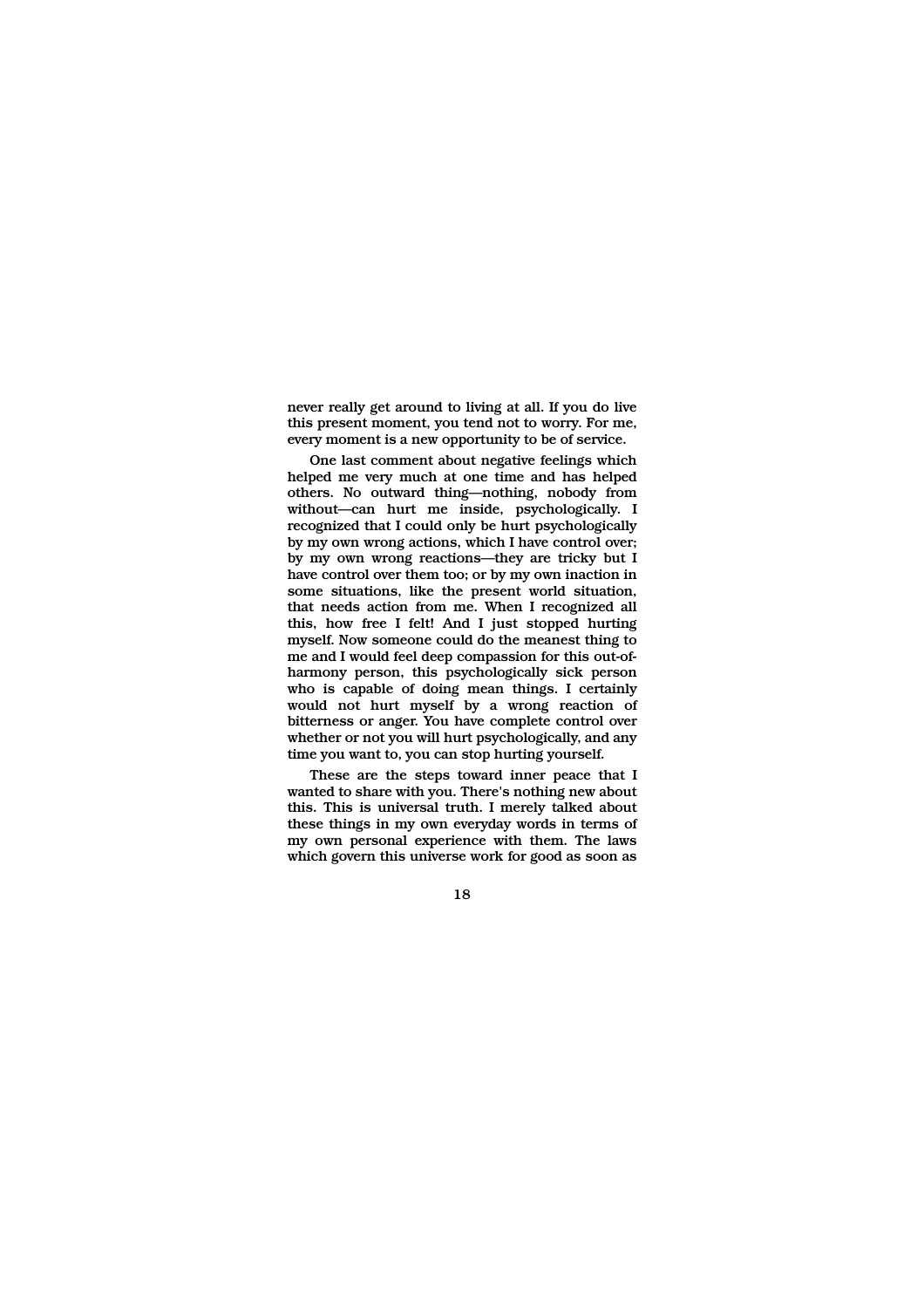we obey them, and anything contrary to these laws doesn't last long. It contains within itself the seeds of its own destruction. The good in every human life always makes it possible for us to obey these laws. We do have free will about all this, and therefore how soon we obey and thereby find harmony, both within ourselves and within our world, is up to us.

—[From a KPFK radio talk, Los Angeles]

# <span id="page-20-0"></span>**Summary**

## **– FOUR PREPARATIONS –**

#### *1. Assume right attitudes toward life.*

Stop being an escapist or a surface-liver as these attitudes can only cause inharmony in your life. Face life squarely and get down below the froth on its surface to discover its verities and realities. Solve the problems that life sets before you, and you will find that solving them contributes to your inner growth. Helping to solve collective problems contributes also to your growth, and these problems should never be **Debiove** 

### *2. Live good beliefs.*

The laws governing human conduct apply as rigidly as the law of gravity. Obedience to these laws pushes us toward harmony; disobedience pushes us toward inharmony. Since many of these laws are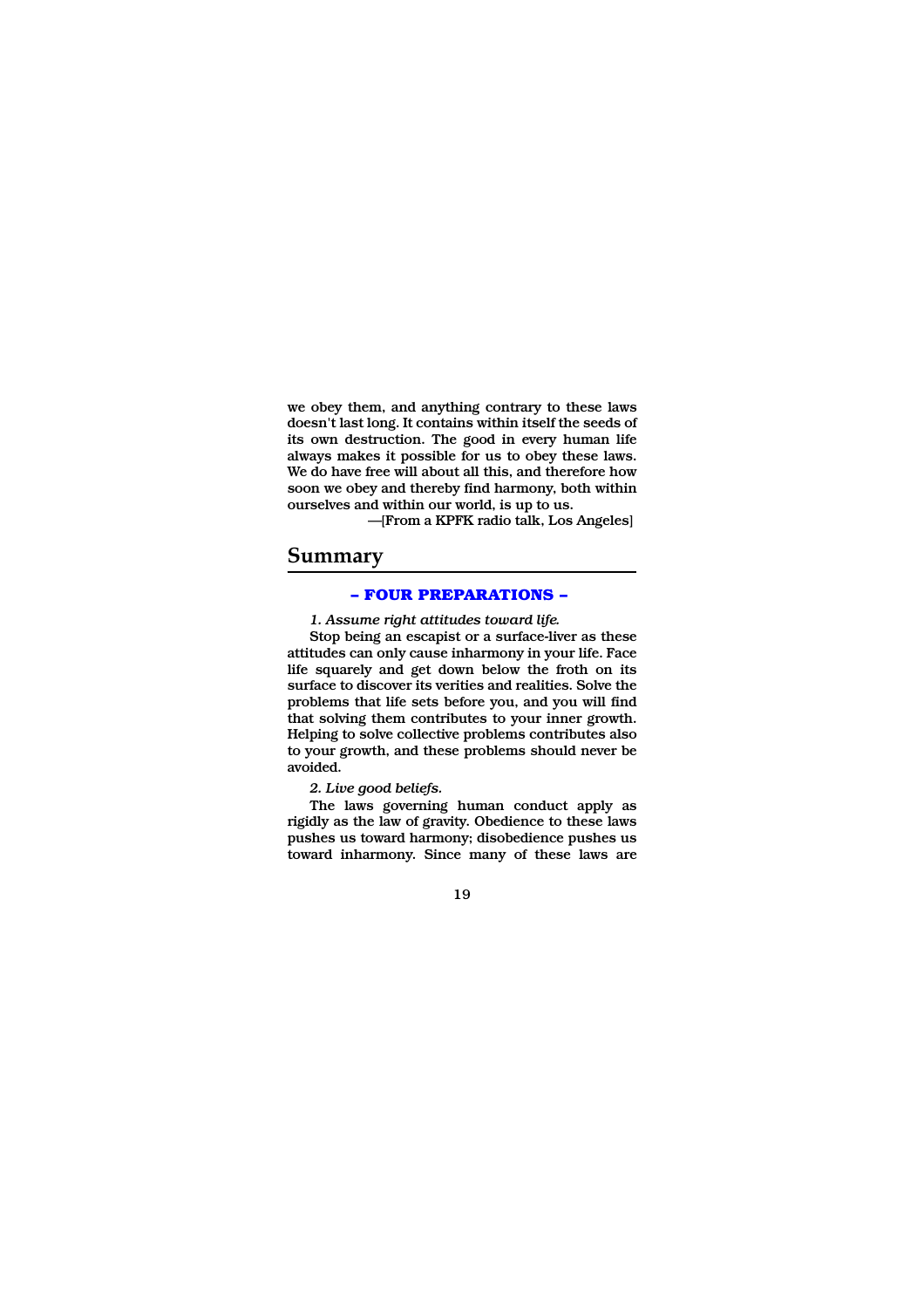already common belief, you can begin by putting into practice all the good things you believe. No life can be in harmony unless belief and practice are in harmony.

*3. Find your place in the Life Pattern.* 

You have a part in the scheme of things. What that part is you can know only from within yourself. You can seek it in receptive silence. You can begin to live in accordance with it by doing all the good things you are motivated toward and giving these priority in your life over all the superficial things that customarily occupy human lives.

*4. Simplify life to bring inner and outer wellbeing into harmony.* 

Unnecessary possessions are unnecessary burdens. Many lives are cluttered not only with unnecessary possessions but also with meaningless activities. Cluttered lives are out-of-harmony lives and require simplification. Wants and needs can become the same in a human life and, when this is accomplished, there will be a sense of harmony between inner and outer well-being. Such harmony is needful not only in the individual life but in the collective life too.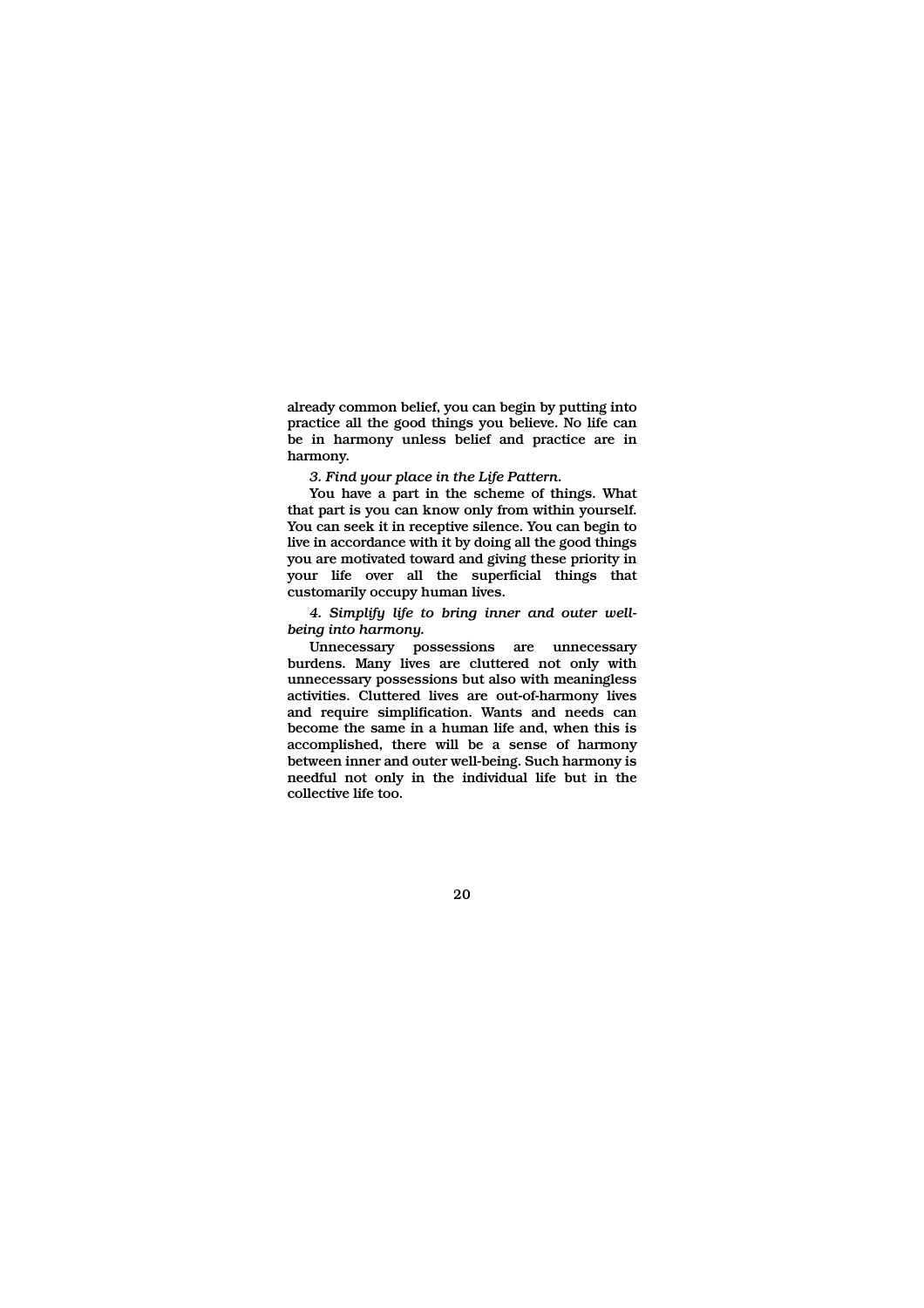### **– FOUR PURIFICATIONS –**

### *1. Purification of the bodily temple.*

Are you free from all bad habits? In your diet do you stress the vital foods—the fruits, whole grains, vegetables and nuts? Do you get to bed early and get enough sleep? Do you get plenty of fresh air, sunshine, exercise, and contact with nature? If you can answer "Yes" to all of these questions, you have gone a long way toward purification of the bodily temple.

### *2. Purification of the thoughts.*

It is not enough to do right things and say right things. You must also *think* right things. Positive thoughts can be powerful influences for good. Negative thoughts can make you physically ill. Be sure there is no unpeaceful situation between yourself and any other human being, for only when you have ceased to harbor unkind thoughts can you attain inner harmony.

### *3. Purification of the desires.*

Since you are here to get yourself into harmony with the laws that govern human conduct and with your part in the scheme of things, your desires should be focused in this direction.

### *4. Purification of motives.*

Obviously your motive should never be greed or self-seeking, or the wish for self-glorification. You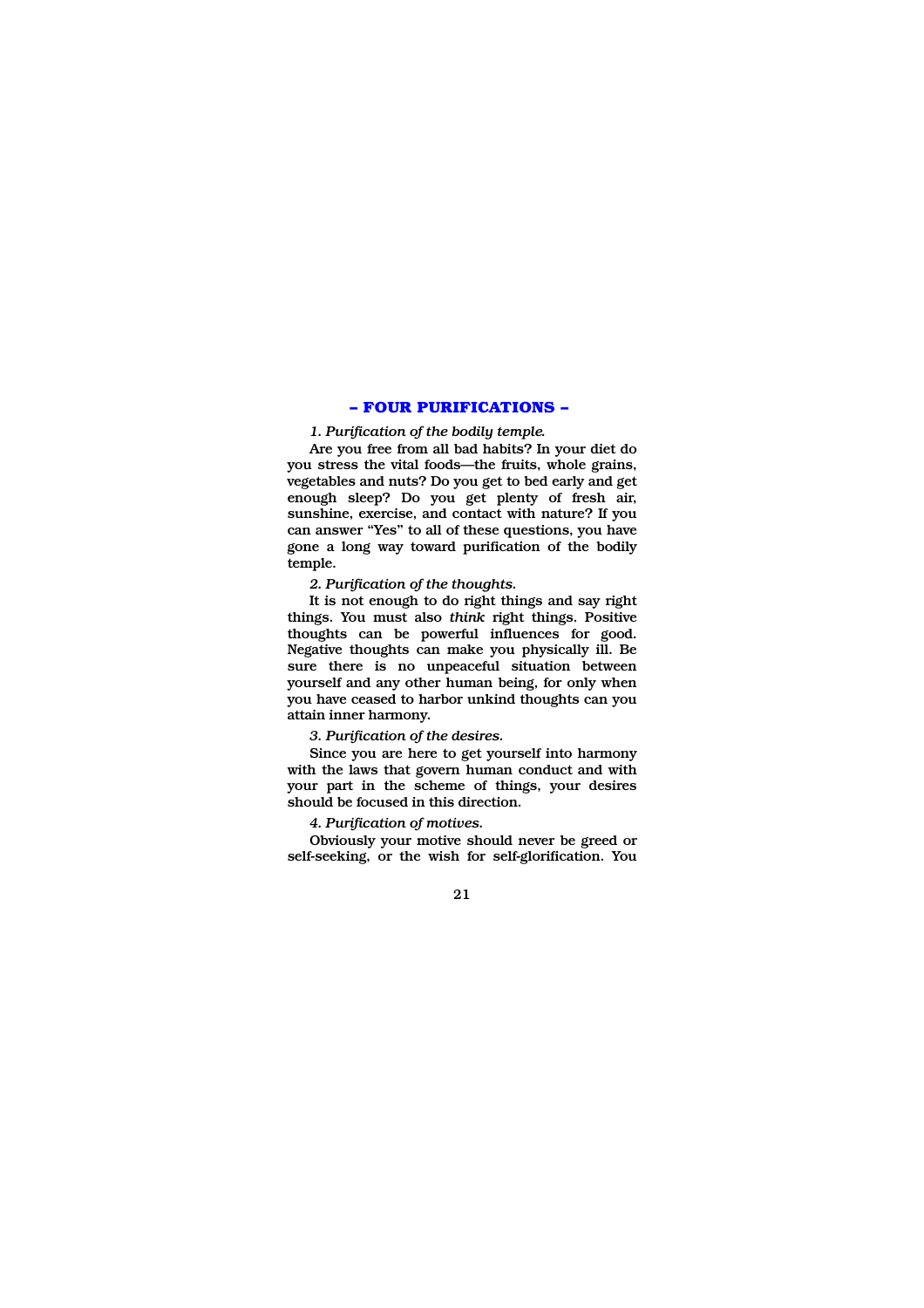shouldn't even have the selfish motive of attaining inner peace for yourself. To be of service to your fellow humans must be your motive before your life can come into harmony.

## **– FOUR RELINQUISHMENTS –**

*1. Relinquishment of self-will.* 

You have, or it's as though you have, *two selves:* the lower self that usually governs you selfishly, and the higher self which stands ready to use you gloriously. You must subordinate the lower self by refraining from doing the not-good things you are motivated toward, not suppressing them but transforming them so that the higher self can take over your life.

### *2. Relinquishment of the feeling of separateness.*

All of us, all over the world, are cells in the body of humanity. You are not separate from your fellow humans, and you cannot find harmony for yourself alone. You can only find harmony when you realize the oneness of all and work for the good of all.

### *3. Relinquishment of attachments.*

Only when you have relinquished all attachments can you be really free. Material things are here for use, and anything you cannot relinquish when it has outlived its usefulness possesses you. You can only live in harmony with your fellow humans if you have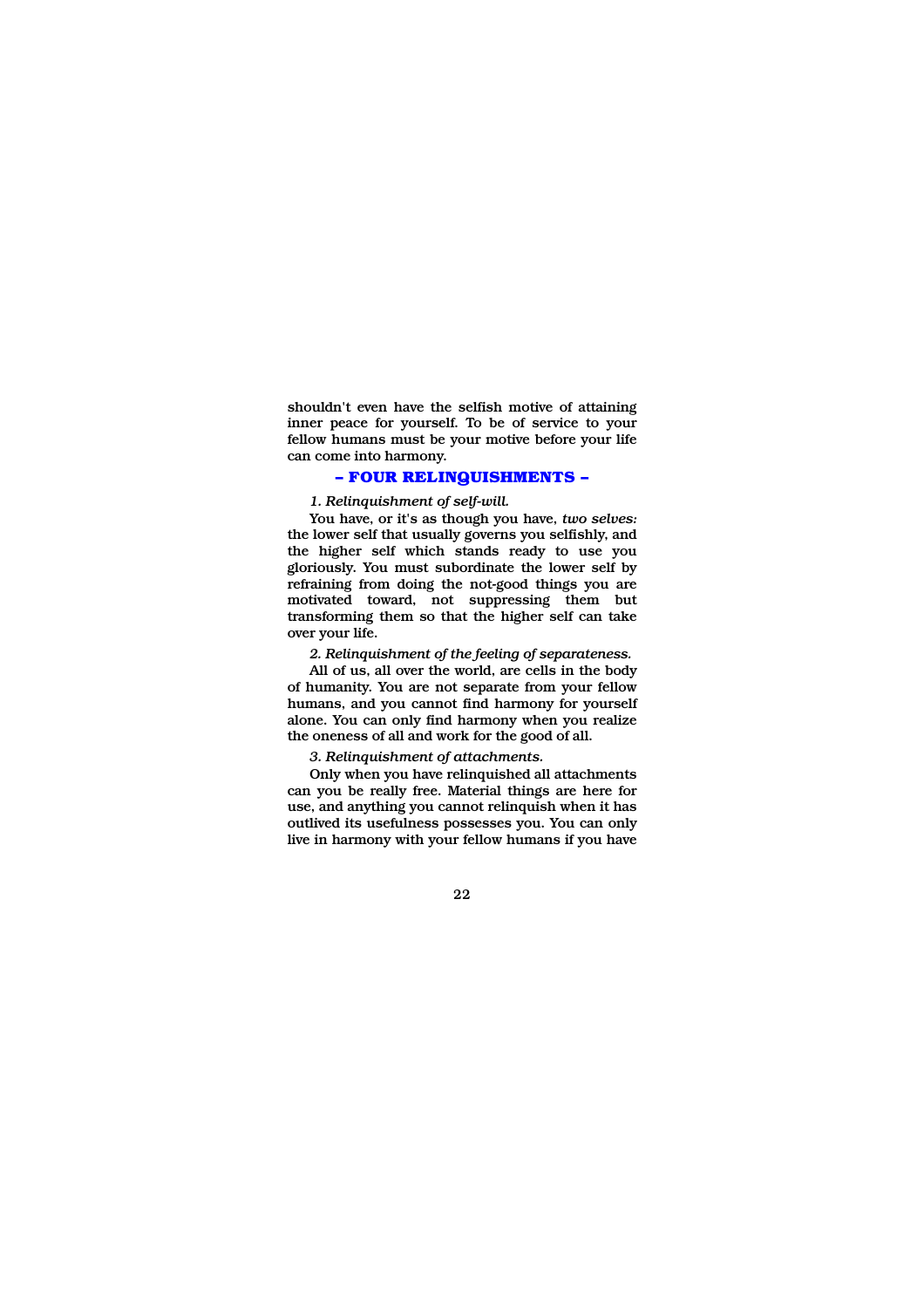no feeling that you possess them, and therefore do not try to run their lives.

*4. Relinquishment of all negative feelings.* 

Work on relinquishing negative feelings. If you live in the present moment, which is really the only moment you have to live, you will be less apt to worry. If you realize that those who do mean things are psychologically ill, your feelings of anger will turn to feelings of pity. If you recognize that all of your inner hurts are caused by your own wrong actions or your own wrong reactions or your own wrong inaction, then you will stop hurting yourself.

# <span id="page-24-0"></span>**Thoughts**

 $\rightarrow$  We can all spend our lives going about doing good. Every time you meet a person, think of some encouraging thing to say—a kind word, a helpful suggestion, an expression of admiration. Every time you come into a situation, think of some good thing to bring—a thoughtful gift, a considerate attitude, a helping hand.

 $\rightarrow$  There is a criterion by which you can judge whether the thoughts you are thinking and the things you are doing are right for you. That criterion is, *Have they brought you inner peace?* If they have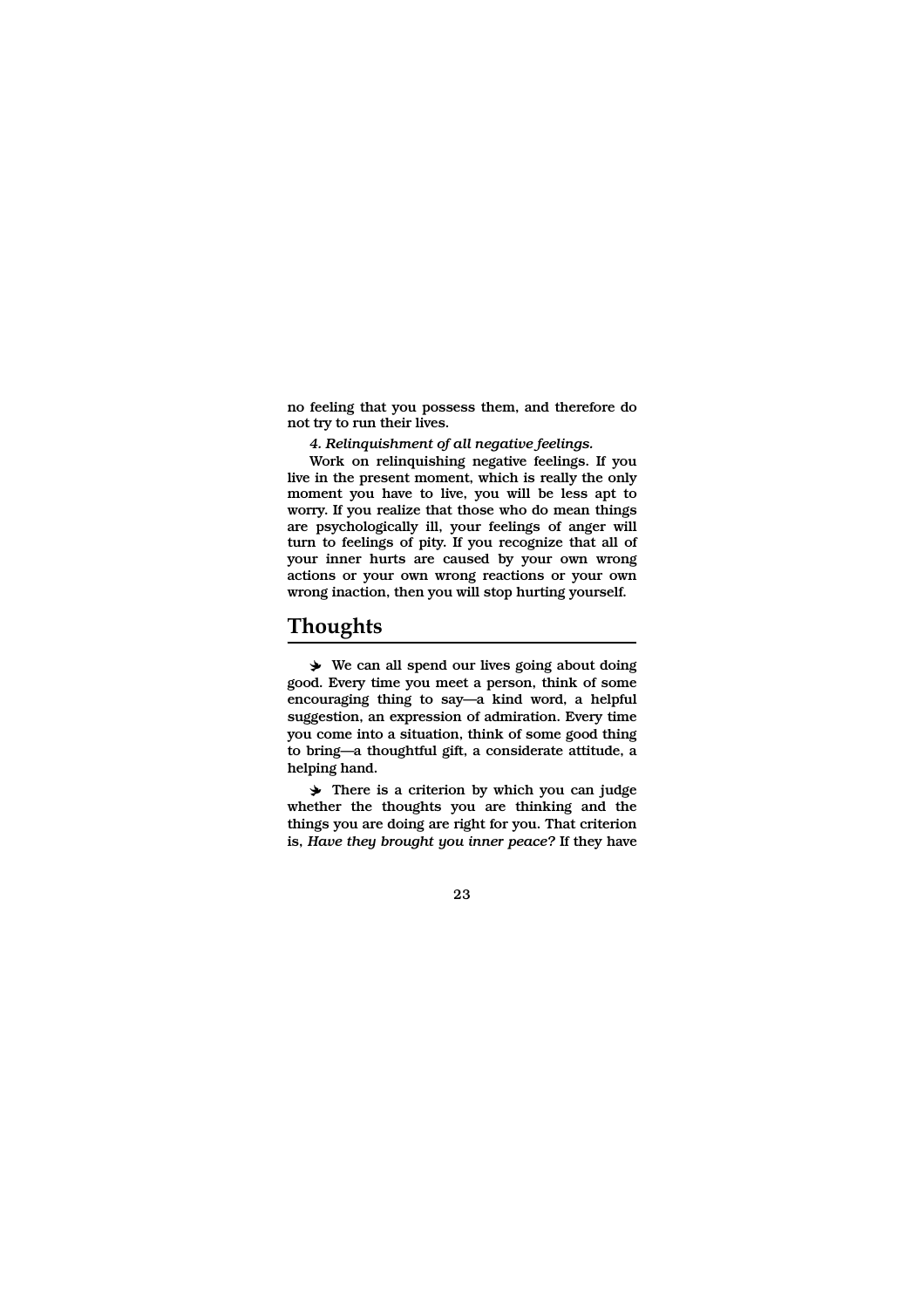not, there is something wrong with them—so keep trying.

 $\rightarrow$  If you love people enough, they will respond lovingly. If I offend people, I blame myself, for I know that if my conduct had been correct, they would not have been offended, even though they did not agree with me. "Before the tongue can speak, it must have lost the power to wound."

 $\rightarrow$  To those who feel depressed, I would say: Try keeping your surroundings full of beautiful music and lovely flowers. Try reading and memorizing thoughts that inspire. Try making a list of all things you have to be thankful for. If there is some good thing that you have always wanted to do, start doing it. Make a meaningful schedule for yourself and keep to that schedule.

• Although others may feel sorry for you, *never* feel sorry for yourself—it has a deadly effect on spiritual well-being. Recognize all problems, no matter how difficult, as opportunities for spiritual growth, and make the most of these opportunities.

• From all the things you read and from all the people you meet, take what is good—what your own 'Inner Teacher' tells you is for you—and leave the rest. For guidance and for truth, it is much better to look to the Source through your own 'Inner Teacher'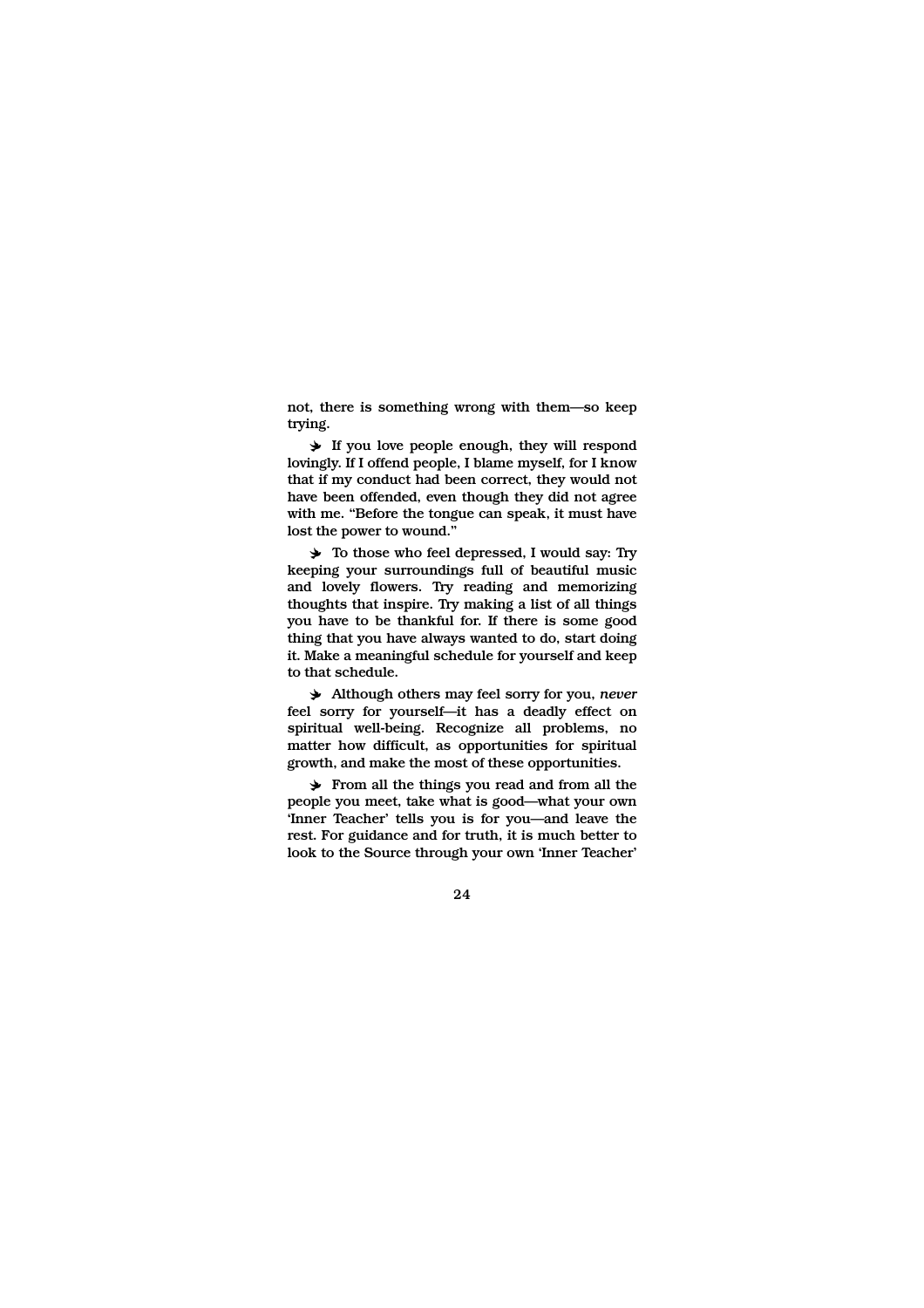than to look to people or books. Books and people can merely inspire you. Unless they awaken something within you, nothing worthwhile has been accomplished.

 $\blacktriangleright$  No one is truly free who is still attached to material things, or to places, or to people. We must be able to use things when we need them and then relinquish them without regret when they have outlived their usefulness. We must be able to appreciate and enjoy the places where we tarry, and yet pass on without anguish when we are called elsewhere. We must be able to live in loving association with people without feeling that we possess them and must run their lives. Anything that you strive to hold captive will hold you captive, and if you desire freedom you must give freedom.

 $\blacktriangleright$  The spiritual life is the real life—all else is illusion and deception. Only those who are attached to God alone are truly free. Only those who live up to the highest light they have find their lives in harmony. Those who act on their highest motivations become a power for good. It is not important that others be noticeably affected. Results should never be sought or desired. Know that every right thing you do—every word you say—every positive thought you think—has good effect.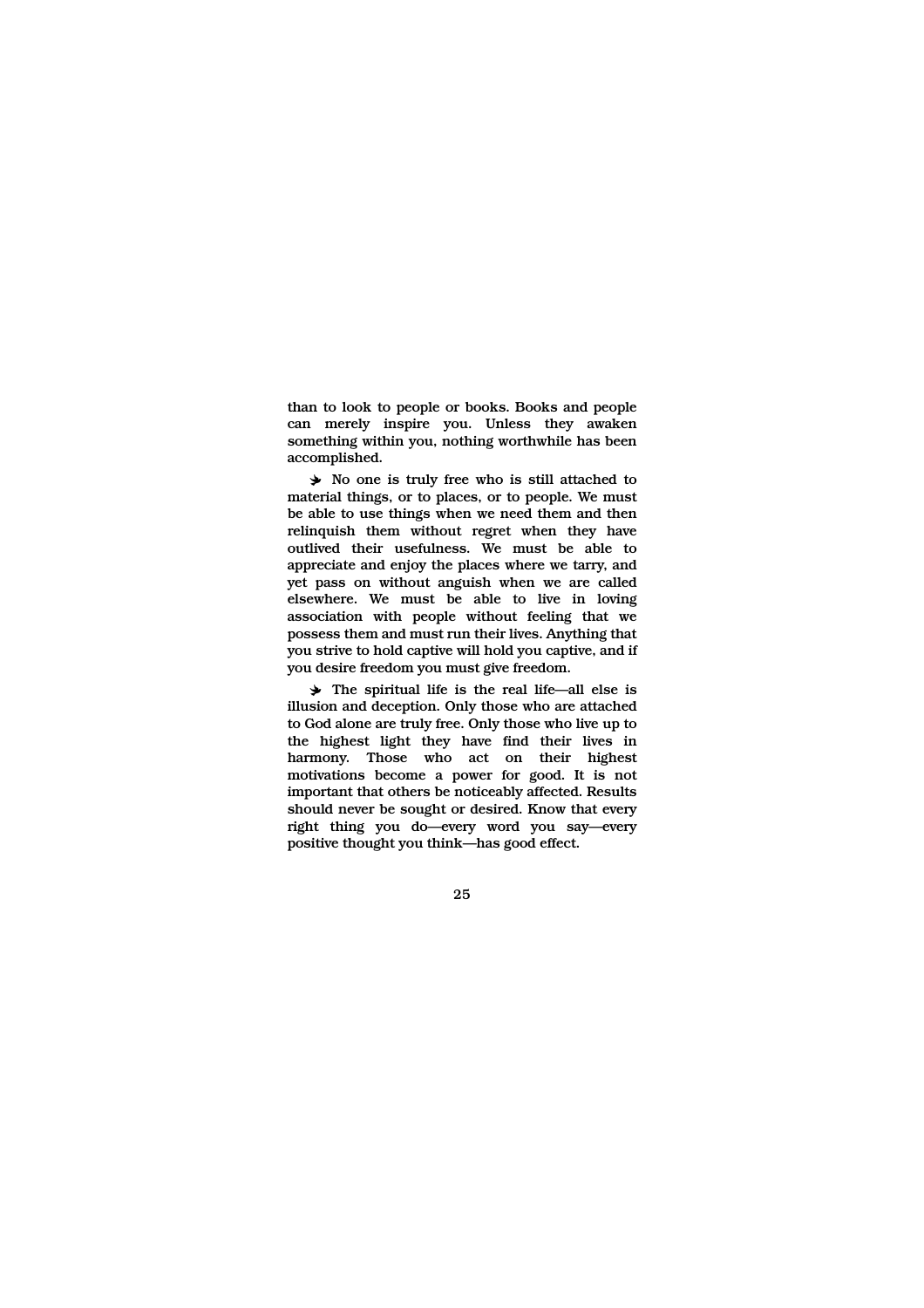$\triangleq$  All people can be peace workers. Whenever you bring harmony into any unpeaceful situation, you contribute to the total peace picture. Insofar as you have peace in your life, you reflect it into your surroundings and into your world.

 $\triangle$  That which is received from without can be compared with knowledge. It leads to a believing, which is seldom strong enough to motivate to action. That which is confirmed *from within* after it is contacted from without, or that which is directly perceived *from within* (which is my way), can be compared with wisdom. It leads to a *knowing,* and action goes right along with it.

 $\blacktriangleright$  In our spiritual development we are often required to pull up roots many times and to close chapters in our lives until we are no longer attached to any material things and can love all people without any attachment to them.

• You cannot leave a situation without spiritual injury unless you leave it lovingly.

• If you want to teach people, young or old, you must start where they are—at their level of understanding. If you see that they are already beyond your level of understanding, let them teach you. Since steps toward spiritual advancement are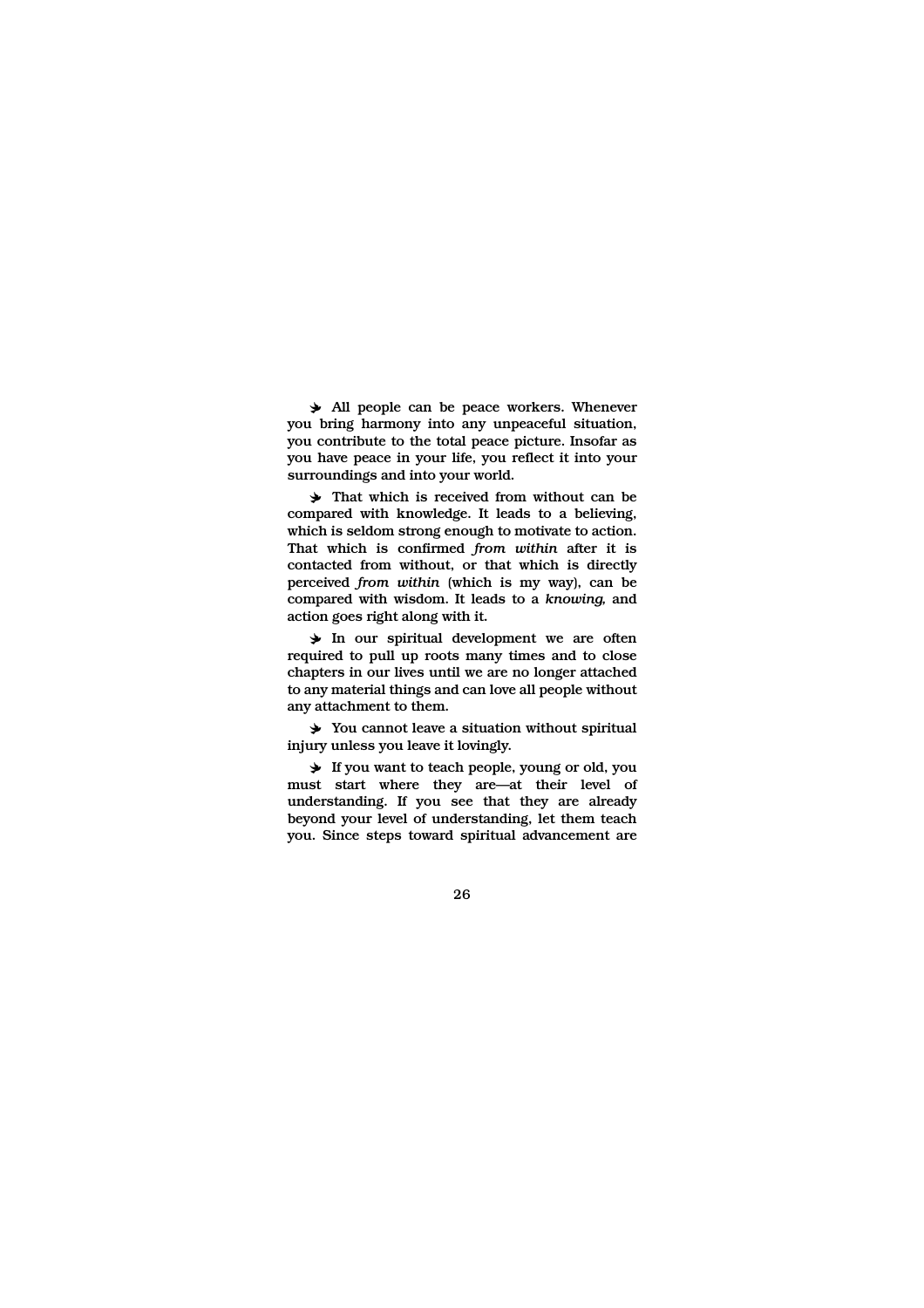taken in such varied order, most of us can teach one another.

• Physical violence can end before we have learned the way of love, but psychological violence will continue until we do. Only outer peace can be had through law. The way to inner peace is through love.

 $\triangle$  Concentrate on giving so that you may open yourself to receiving. Concentrate on living according to the light you have, so that you may open yourself to more light.

 $\rightarrow$  Sometimes difficulties of the body come to show that the body is just a transient garment—that the reality is the indestructible essence which activates the body.

 $\blacktriangleright$  After you have found inner peace, spiritual growth takes place harmoniously because you—now governed by the higher self—will to do God's will and do not need to be pushed into it.

• Nothing threatens those who do God's will, and God's will is love and faith. Those who feel hate and fear are out of harmony with God's will and are likely to have difficulties.

• All difficulties in your life have a purpose. They are pushing you toward harmony with God's will.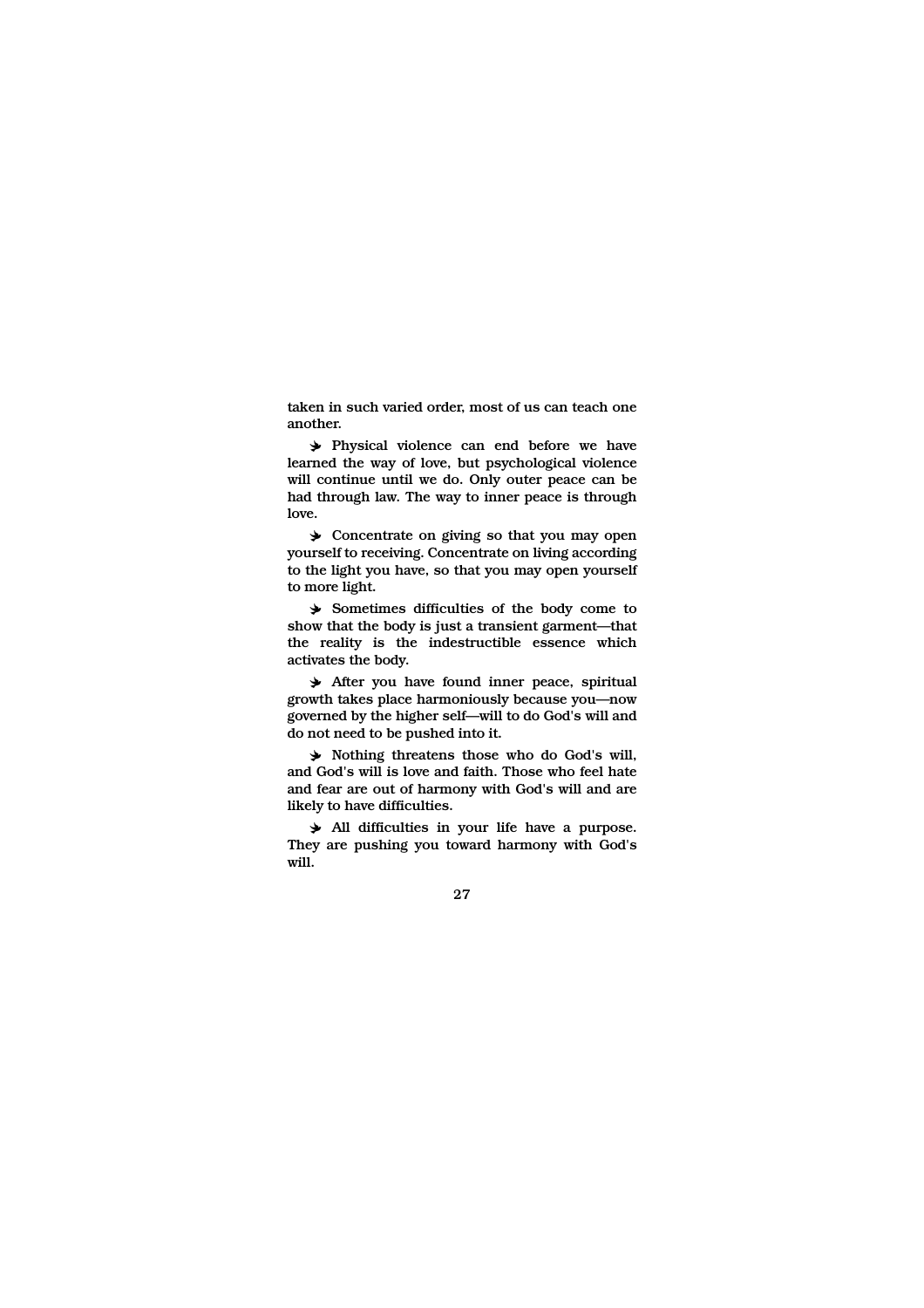• There is *always* a way to do right!

• What we suffer from is *immaturity*. If we were mature people, war would be no problem—it would be impossible.

• Of course I trust the Law of Love! Since the universe operates in accordance with the Law of Love, how could I trust anything else?

• For Light I go directly to the Source of Light, not to any of the reflections. Also I make it possible for more Light to come to me by living up to the highest Light I have. You cannot mistake Light coming from the Source, for it comes with *complete understanding* so that you can explain and discuss it.

• Judging others will avail you nothing and injure you spiritually. Only if you can inspire others to judge themselves will anything worthwhile have been accomplished.

 $\blacktriangleright$  Never think of any right effort as being fruitless—*all* right effort bears good fruit, whether we see results or not. Just concentrate on thinking and living and acting for peace, and inspiring others to do likewise, leaving results to God's hands.

• You cannot change anyone except yourself. After you have become an example, you can inspire others to change themselves.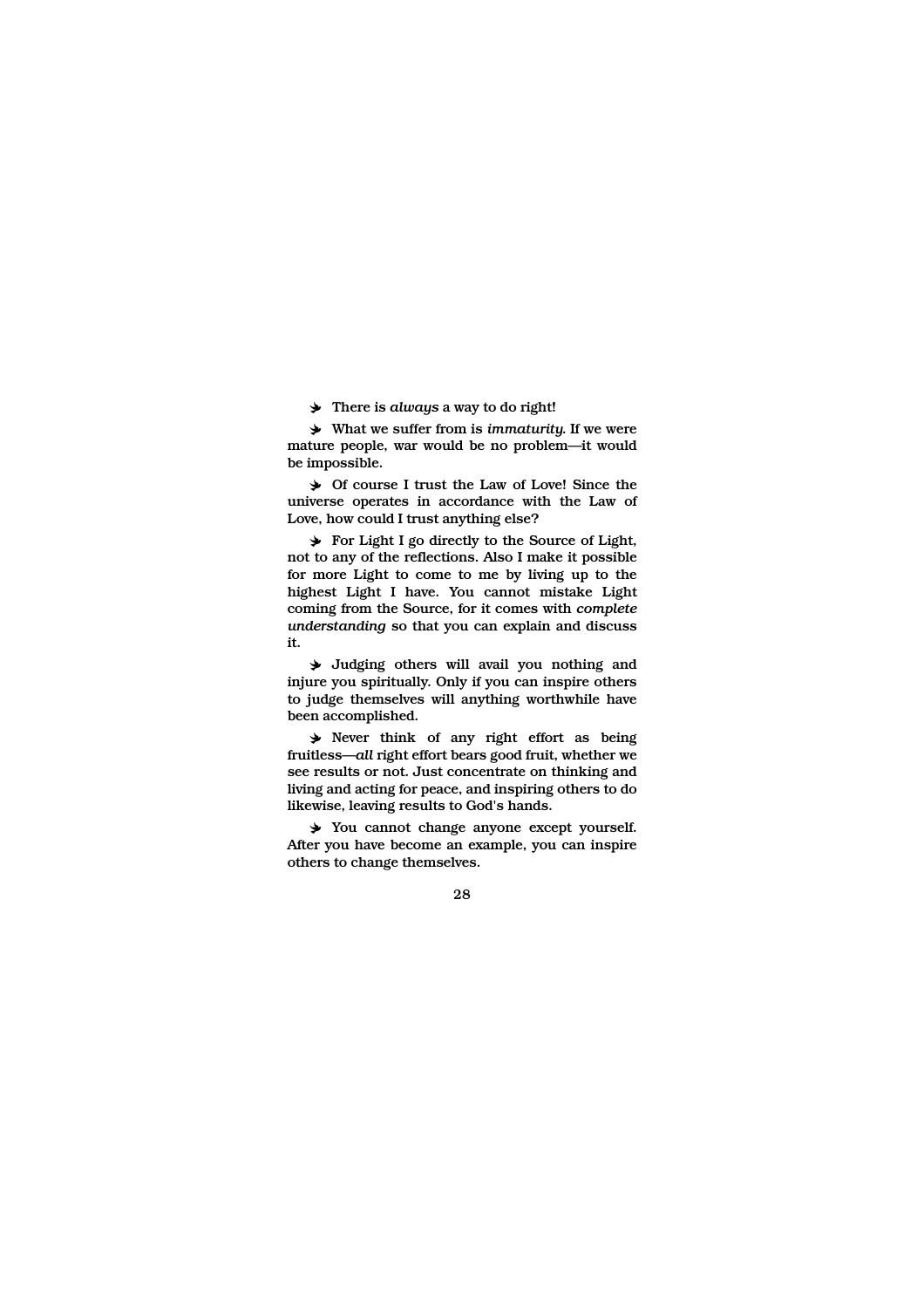$\blacktriangleright$  In a conflict situation you must be thinking of a solution which is fair to all concerned, instead of a solution which is of advantage to you. Only a solution which is fair to all concerned can be workable in the long run.

• Your motives must be good if your work is to have a good effect.

# <span id="page-30-0"></span>**Questions from my Correspondence:**

## Q: Do you work for a living?

A: I work for my living in an unusual way. I give what I can through thoughts and words and deeds to those whose lives I touch and to humanity. In return I accept what people want to give, but I do not ask. They are blessed by their giving and I am blessed by my giving.

### Q: Why don't you accept money?

A: Because I talk about spiritual truth, and spiritual truth should never be sold—those who sell it injure themselves spiritually. The money that comes in the mail—without being solicited—I do not use for myself; I use it for printing and postage. Those who attempt to buy spiritual truth are trying to get it before they are ready. In this wonderfully well-ordered universe, when they are ready, it will be given.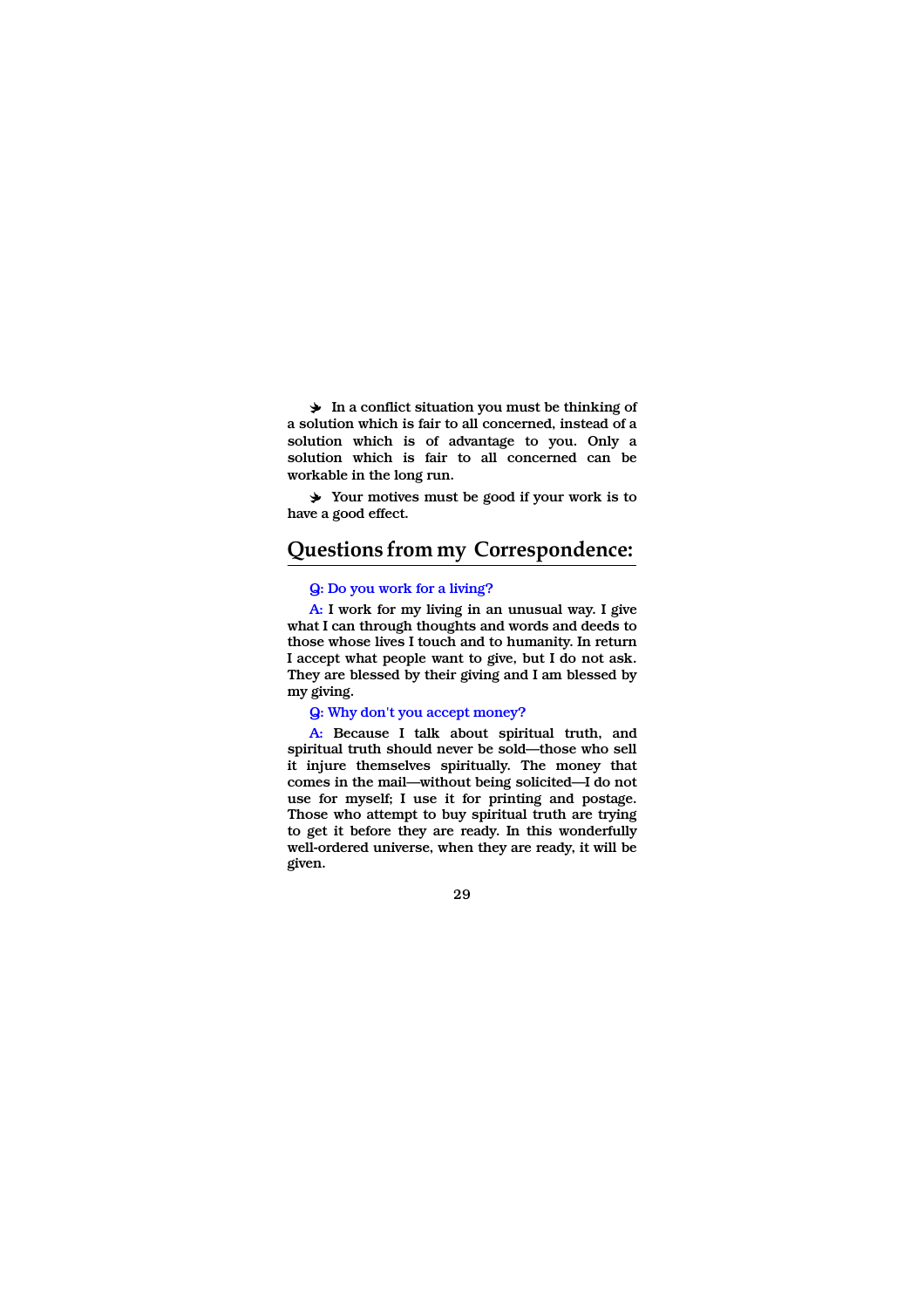#### Q: Don't you get lonely or discouraged or tired?

A: No. When you live in constant communication with God, you cannot be lonely. When you perceive the working of God's wonderful plan and know that all good effort bears good fruit, you cannot be discouraged. When you have found inner peace, you are in contact with the source of universal energy and you cannot be tired.

### Q: What can retirement mean to a person?

A: Retirement should mean, not a cessation of activity, but a change of activity with a more complete giving of your life to service. It should therefore be the most wonderful time of your life—the time when you are happily and meaningfully busy.

### Q: How can I feel close to God?

A: God is Love, and whenever you reach out in loving kindness, you are expressing God. God is Truth, and whenever you seek truth, you are seeking God. God is Beauty, and whenever you touch the beauty of a flower or a sunset, you are touching God. God is the Intelligence that creates all and sustains all and binds all together and gives life to all. Yes, God is the Essence of all. So you are within God and God is within you—you could not be where God is not. Permeating all is the law of God—physical law and spiritual law. Disobey it and you feel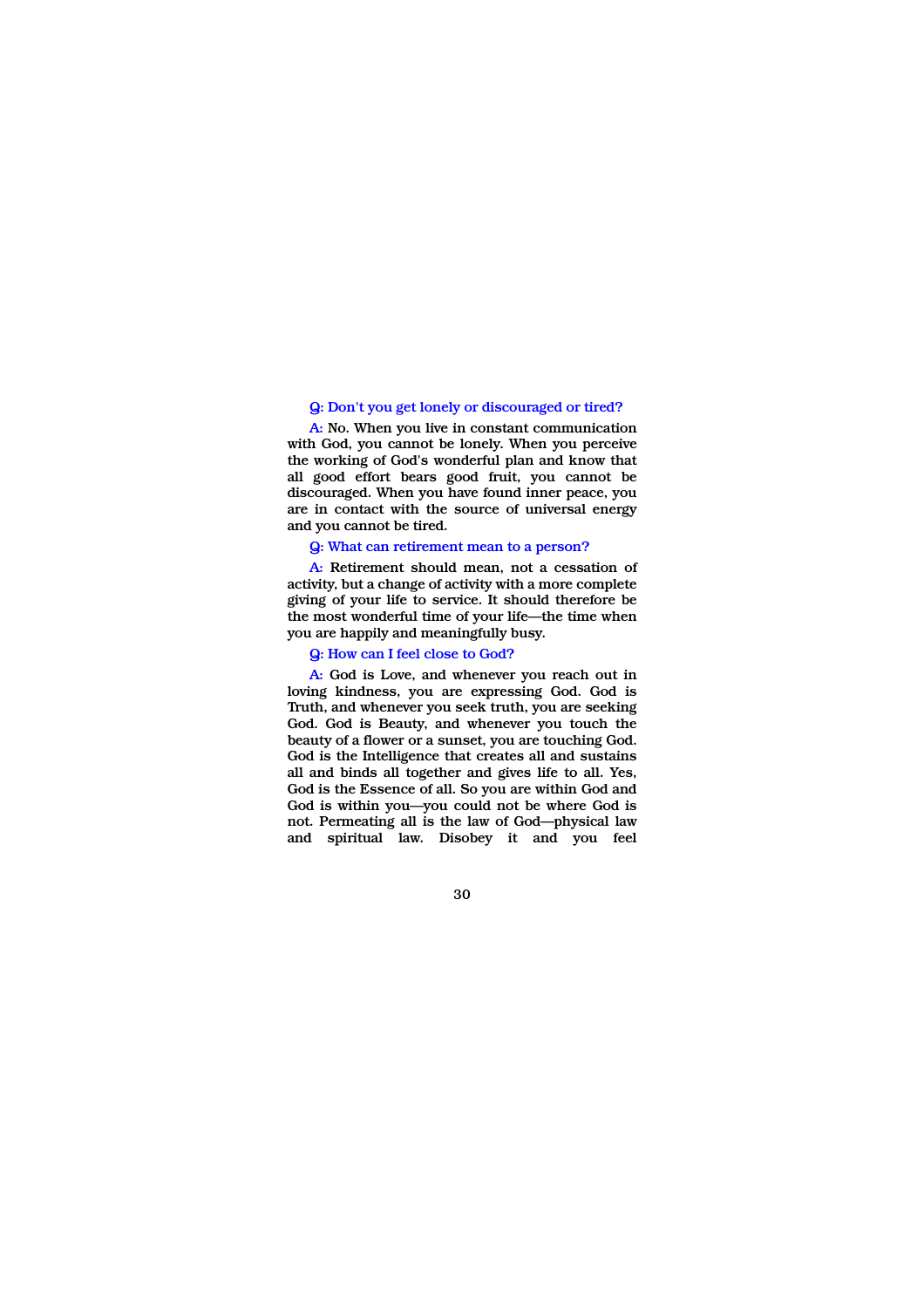unhappiness—you feel separated from God. Obey it and you feel harmony—you feel close to God.

Q: What are the good things, and how do I fill my life with them?

A: Good things are of benefit to you and to others. You may get some inspiration from the outside, but in the final analysis you must know from the inside what good things you want to fill your life with. Then you can make a schedule of what you think the good life should be like, and live according to that schedule. It may include something beneficial to the body—like walking to exercise. Or something to the intellect—like meaningful reading. And something uplifting for the emotions—like good music. But most important of all, it needs to include service to others if it is to be spiritually beneficial to you.

Q: When confronted with a problem, can I do anything about it intellectually?

A: If it's a health problem, ask yourself, "Have I abused my body?" If it's a psychological problem, ask yourself, "Have I been as loving as God would want me to be?" If it's a financial problem, ask yourself, "Have I lived within my means?" What you do in the present creates the future, so use the present to create a wonderful future. Constantly through thought you are creating your inner conditions and helping to create the conditions around you. So keep your thoughts on the positive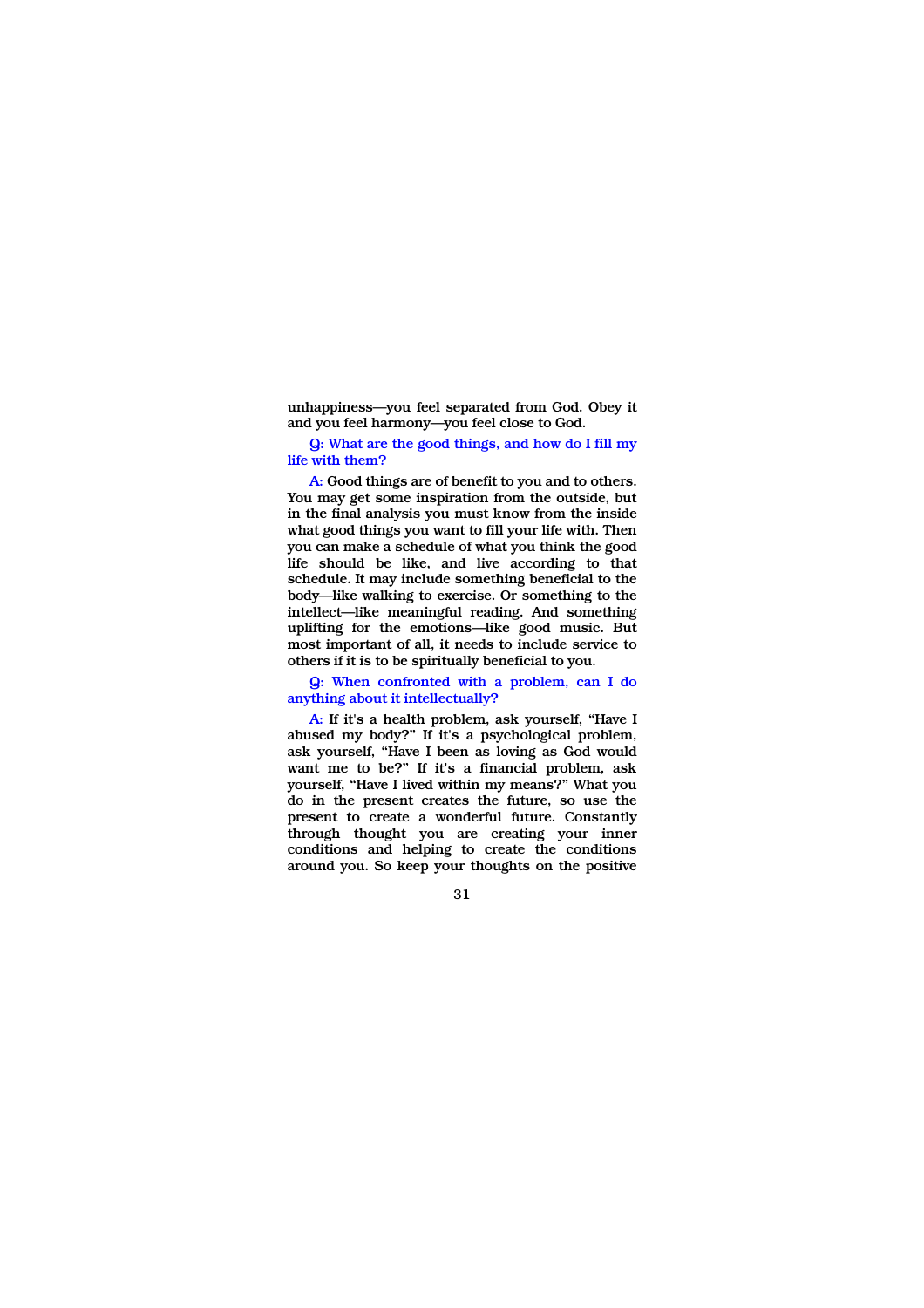side, think about the best that could happen, think about the good things you want to happen—think about God!

### Q: How can I really live life?

A: I began to really live life when I began to look at every situation and think about how I could be of service in that situation. I learned that I should not be pushy about helping, but just willing. Often I could give a helping hand—or perhaps a loving smile or a word of cheer. I learned it is through giving that we receive the worthwhile things of life.

### Q: How does an ordinary housewife and mother find what you seem to possess?

A: One who is in the family pattern (as most people are) finds inner peace in the same way that I found it. Obey God's laws, which are the same for all of us—not only the physical laws, but also the spiritual laws which govern human conduct. You might start by living all the good things you believe, as I did. Find and fit into your special place in the divine plan, which is unique for every human soul. You might try seeking in receptive silence, as I did. Being in the family pattern is not a block to spiritual growth, and in some ways it is an advantage. We grow through problem-solving, and being in the family pattern provides plenty of problems to grow on. When we enter the family pattern, we have our first outgoingness from self-centeredness to family-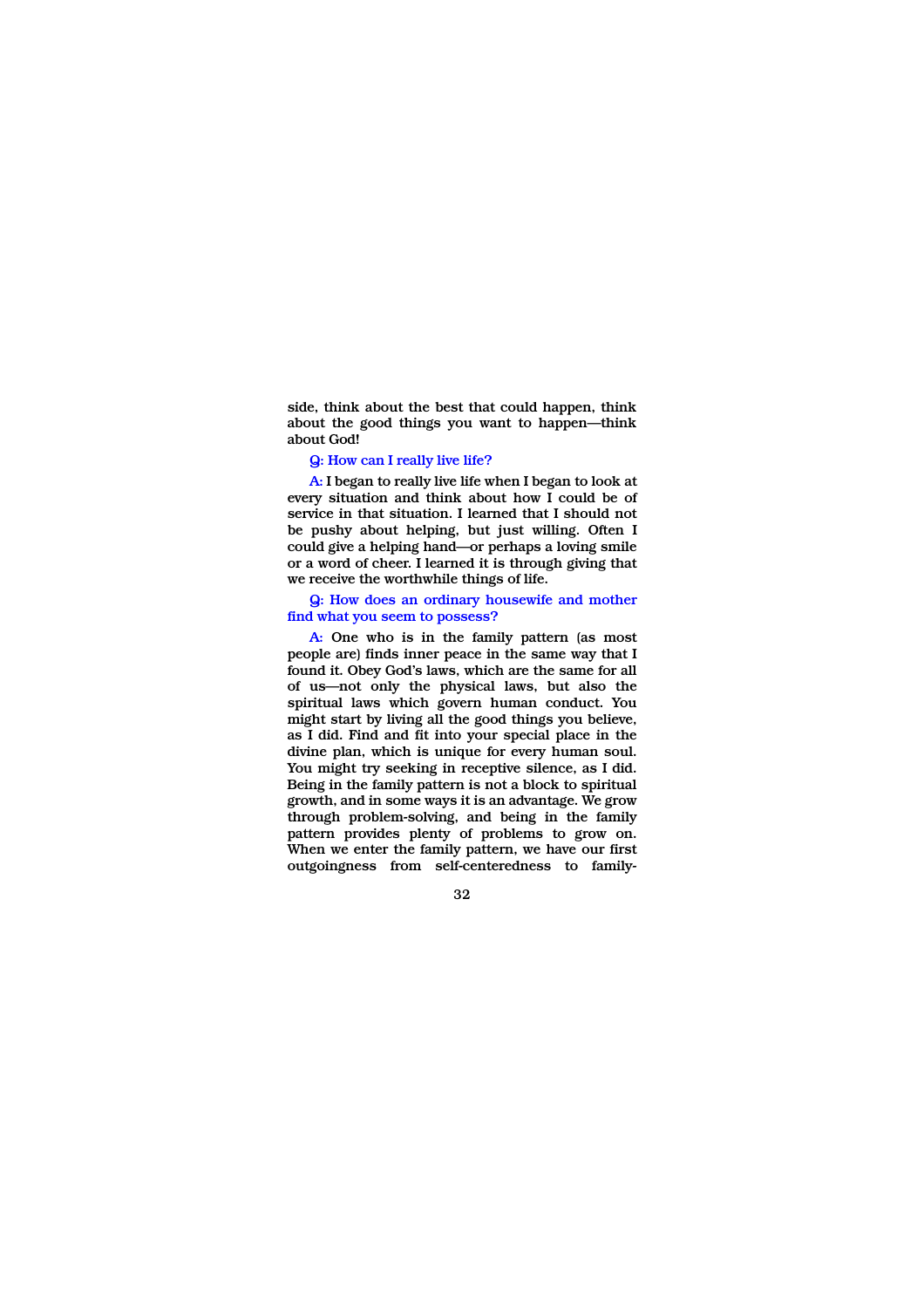centeredness. Pure love is a willingness to give without a thought of receiving anything in return, and the family pattern provides the first experience of pure love—a mother's and father's love for their baby.

Q: Will there always be pain in one's becoming more beautiful?

A: There will be pain in your spiritual growth until you will to do God's will and no longer need to be pushed into it. When you are out of harmony with God's will, problems come—their purpose is to push you into harmony. If you would willingly do God's will, you could avoid the problems.

Q: Will I ever come into a state of feeling at rest, with no more need to become?

A: When you have found inner peace, you have no more feeling of the need to become—you are content to be, which includes following your divine guidance. However, you keep on growing—but harmoniously.

Q: What is a truly religious person?

A: I would say that a truly religious person has religious attitudes: a loving attitude toward fellow human beings, an obedient attitude toward God toward God's laws and God's guidance, and a religious attitude toward self—knowing that you are more than the self-centered nature, more than the body, and life is more than earth life.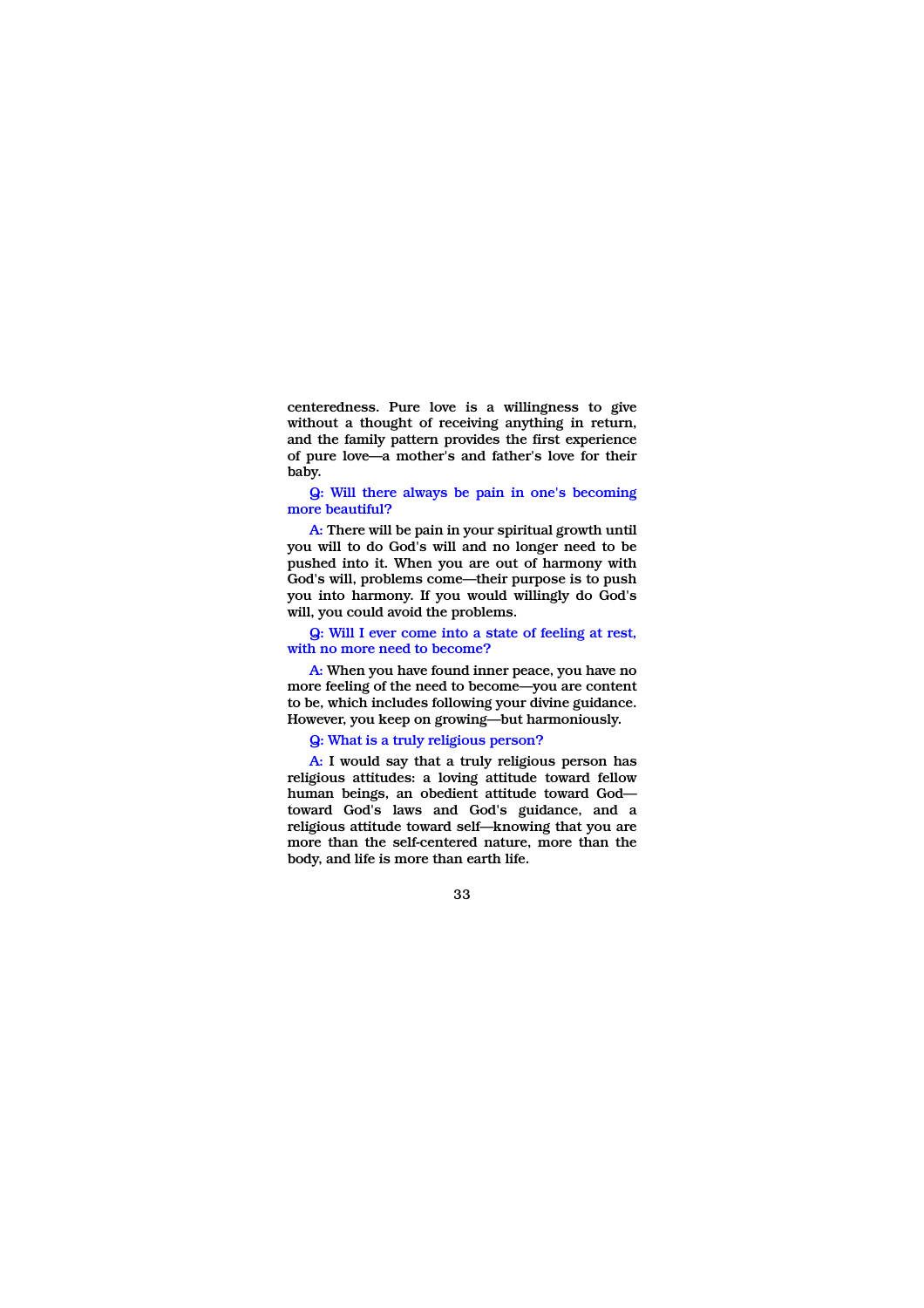### Q: What overcomes fear?

A: I would say that religious attitudes overcome fear. If you have a loving attitude toward your fellow human beings, you will not fear them. *"Perfect love casteth out fear."* An obedient attitude toward God will bring you into constant awareness of God's presence, and then fear is gone. When you know that you are only wearing the body, which can be destroyed—that you are *the reality* which *activates* the body and cannot be destroyed—how can you be afraid?

# <span id="page-35-0"></span>**Excerpts from Peace Pilgrim's Progress**

FOUR LETTERS: One day as I was answering my mail a woman said to me, "What can people do for peace?" I replied, "Let's see what these letters say." The first one said, "I'm a farm housewife. Since talking with you, I've realized I should be doing something for peace—especially since I'm raising four sons. Now I am writing one letter every day to someone in our government or in the United Nations who has done something for peace, commending them to give them moral support." The next one said, "World peace seemed a bit too big for me, but since talking with you, I have joined the Human Relations Council in my town, and I'm working on peace among groups." The third one said, "Since talking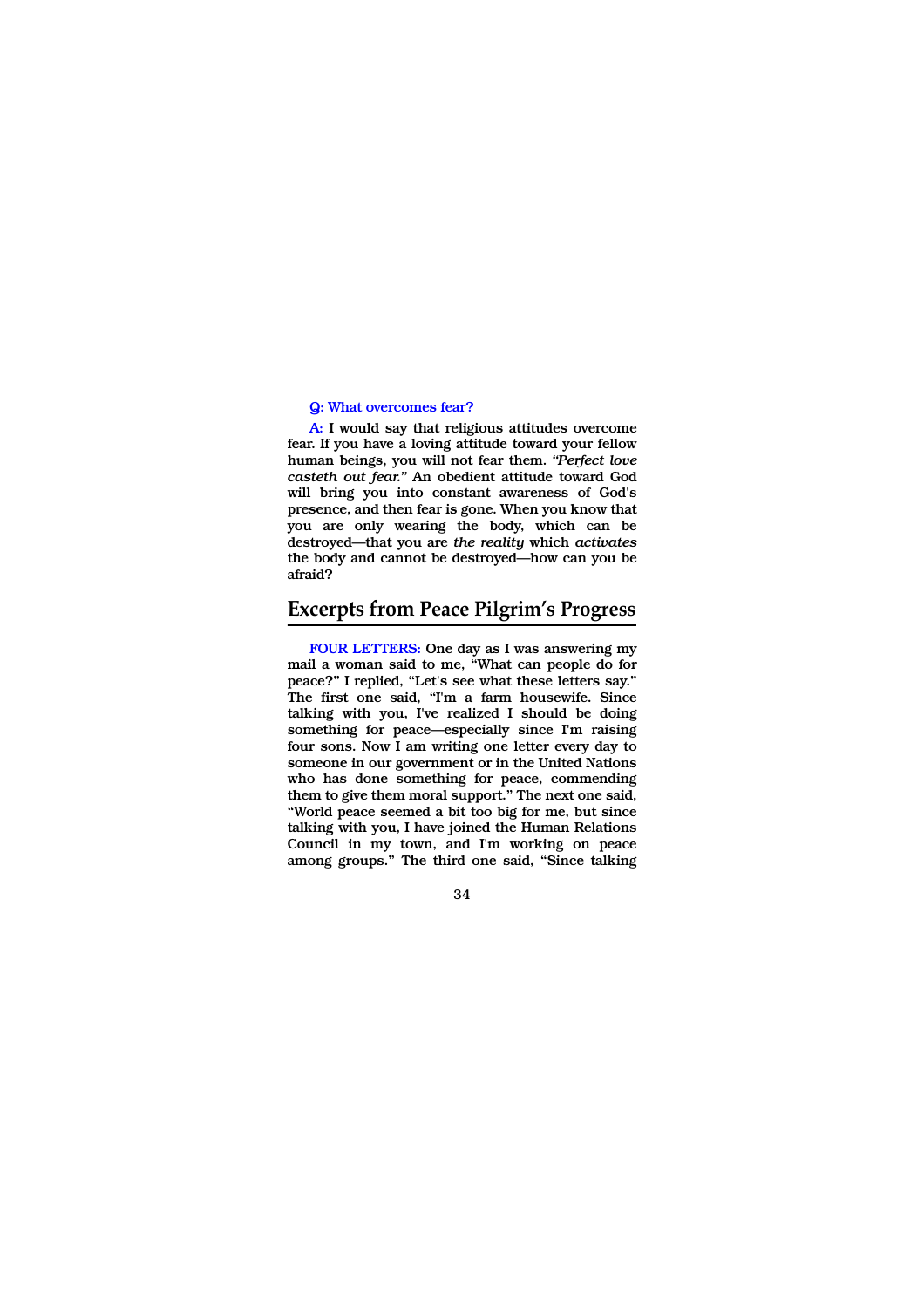with you I have resolved an unpeaceful situation between myself and my sister-in-law." The last one said, "Since talking with you, I have cut out smoking." When you do something for world peace, peace among groups, peace among individuals, or your own inner peace, *you improve the total peace picture*. Whenever you bring harmony into any unpeaceful situation, you contribute to the cause of peace.

THE MOST VALUABLE THINGS: After a wonderful sojourn in the wilderness, I walk again the streets of a city which was my home awhile. It is 1:00 p.m. Hundreds of neatly-dressed human beings with pale or painted faces are hurrying in rather orderly lines to and from their places of employment. I, in my faded shirt and well-worn slacks, walk among them. The rubber soles of my soft canvas shoes move noiselessly along beside the clatter of trim, tight shoes with high heels. In the poorer section I am tolerated. In the wealthier sections some glances seem a bit startled, and some are disdainful. On both sides of us as we walk are displayed the things which we can buy if we are willing to stay in the orderly lines, day after day, year after year. Some of the things are more or less useful, many are utter trash—some have a claim to beauty, many are garishly ugly. Thousands of things are displayed and yet the most valuable things are missing. Freedom is not displayed, nor health, nor happiness,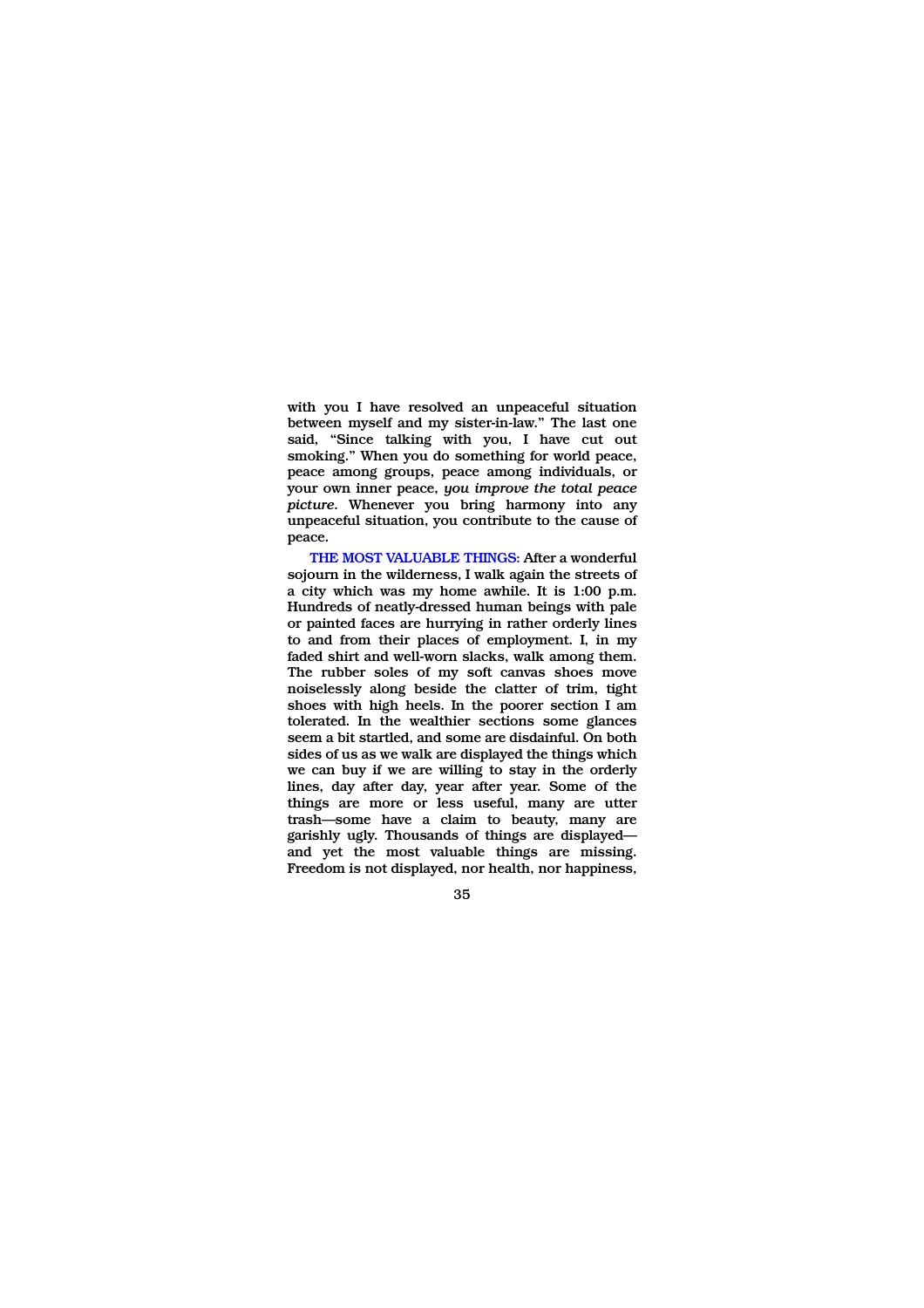nor peace of mind. To obtain these, my friends, you too may need to escape from the orderly lines and risk being looked upon disdainfully.

NEGATIVE vs. POSITIVE: I have chosen the positive approach—instead of stressing the bad things which I am against, I stress the good things which I am for. Those who choose the negative approach dwell on what is wrong, resorting to judgment and criticism, and sometimes even to name-calling. Naturally, the negative approach has a detrimental effect on the person who uses it, while the positive approach has a good effect. When evil is attacked, it mobilizes, although it may have been weak and unorganized before, and therefore the attack gives it validity and strength. When there is no attack but instead good influences are brought to bear upon the situation, not only does the evil tend to fade away, but the evil-doer tends to be transformed. The positive approach inspires—the negative approach makes angry. When you make people angry they act in accordance with their baser instincts, often violently and irrationally. When you inspire people they act in accordance with their higher instincts, sensibly and rationally. Anger is transient, whereas inspiration sometimes has a lifelong effect.

WORKING FOR PEACE: A few really dedicated people can offset the ill effects of masses of out-of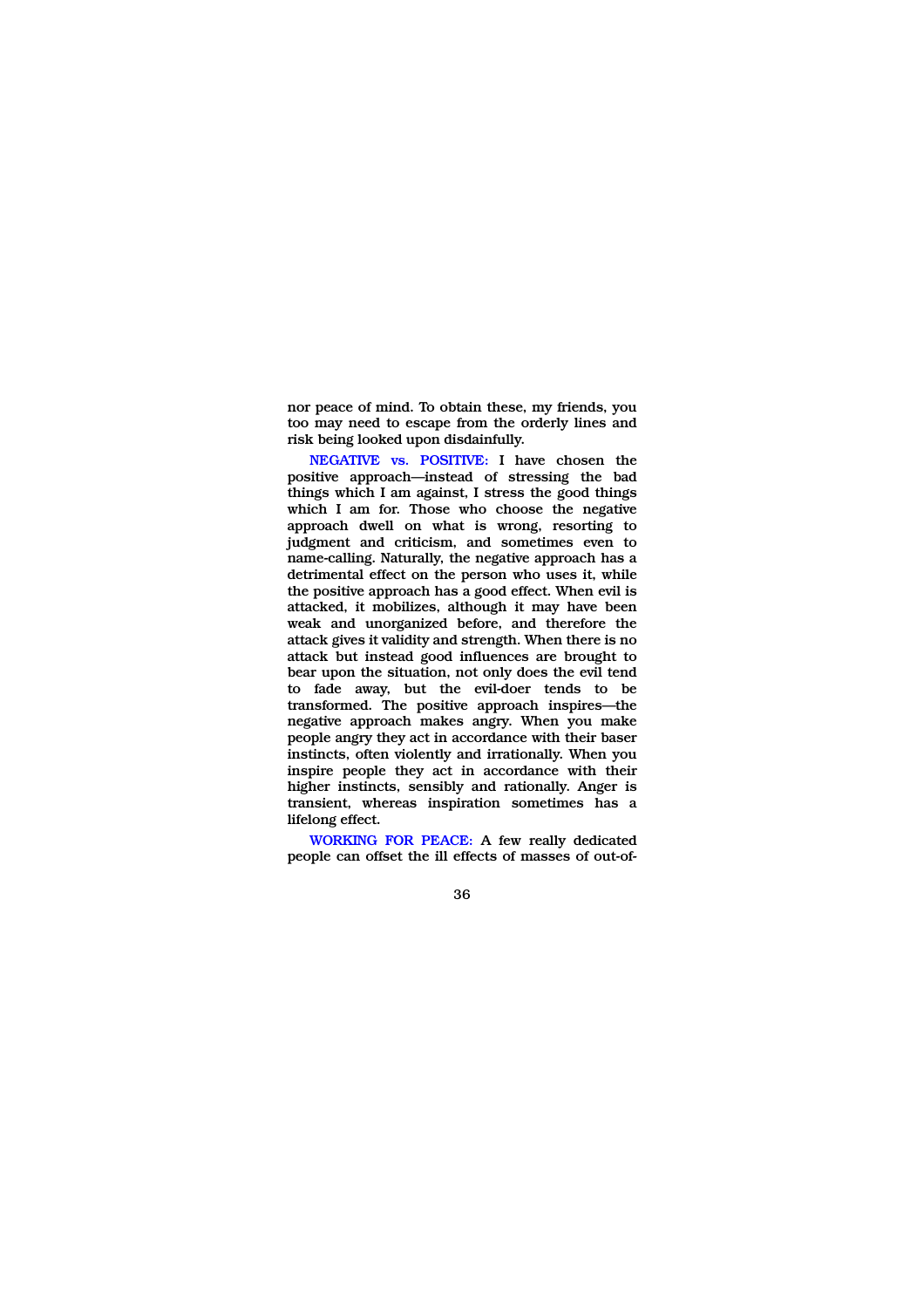harmony people, so we who work for peace must not falter. We must continue to pray for peace and to act for peace in whatever way we can. We must continue to speak for peace and to live the way of peace; to inspire others, we must continue to think of peace and to know it is possible. What we dwell upon we help to bring into manifestation. One little person, giving all of her time to peace, makes news. Many people, giving some of their time, can make history.

BLESSED are they who give without expecting even thanks in return, for they shall be abundantly rewarded.

BLESSED are they who translate every good thing they know into action—ever higher truths shall be revealed to them.

BLESSED are they who do God's will without asking to see results, for great shall be their recompense.

BLESSED are they who love and trust their fellow human beings, for they shall reach the good in people and receive a loving response.

BLESSED are they who have seen reality, for they know that not the garment of clay but that which activates the garment of clay is real and indestructible.

BLESSED are they who see the change we call death as a liberation from the limitations of this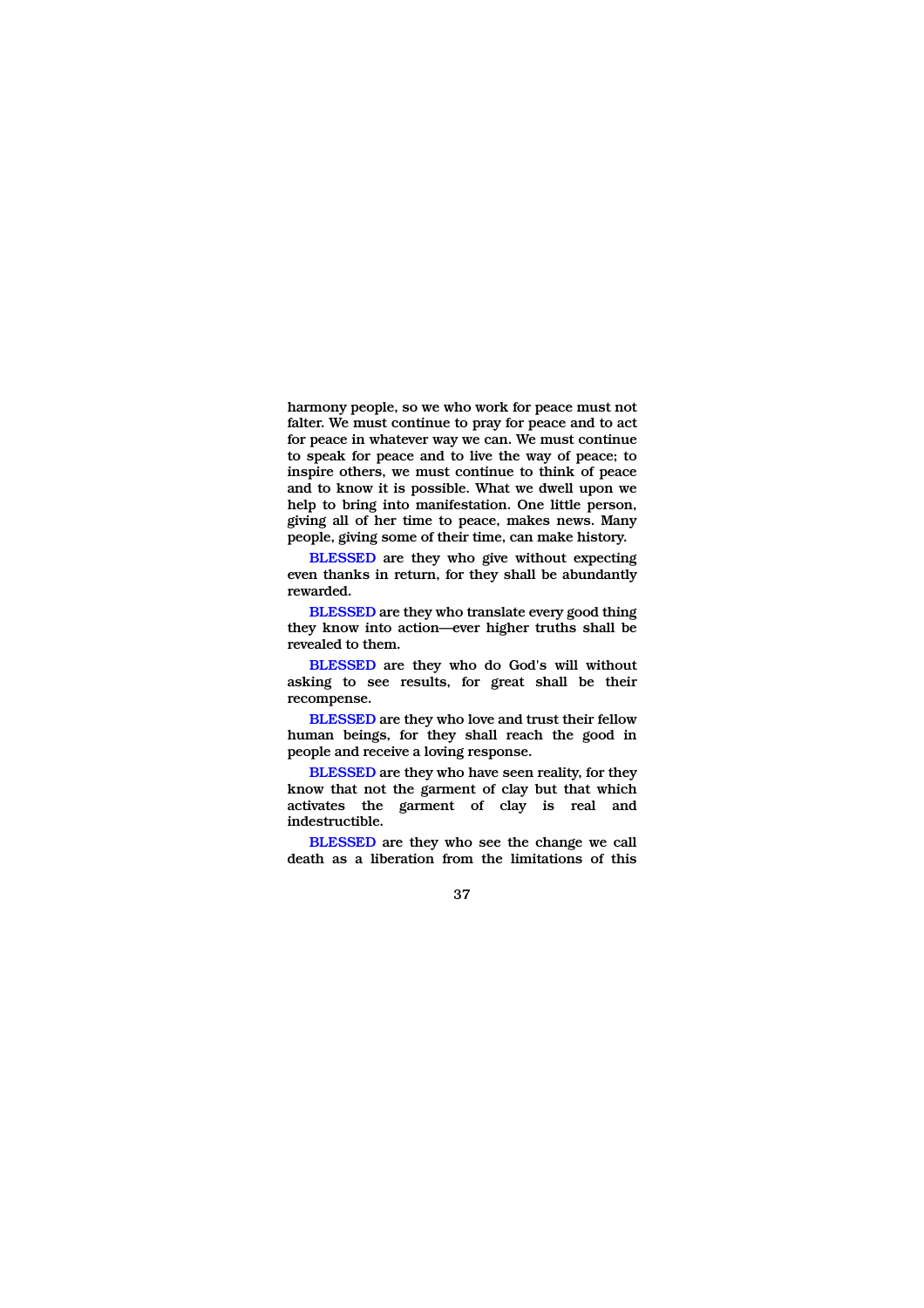earth-life, for they shall rejoice with their loved ones who make the glorious transition.

BLESSED are they who after dedicating their lives and thereby receiving a blessing have the courage and faith to surmount the difficulties of the path ahead, for they shall receive a second blessing.

BLESSED are they who advance toward the spiritual path without the selfish motive of seeking inner peace, for they shall find it.

BLESSED are those who instead of trying to batter down the gates of the kingdom of heaven approach them humbly and lovingly and purified, for they shall pass right through.

YOU CAN KNOW GOD: There is a power greater than ourselves which manifests itself within us as well as everywhere else in the universe. This I call God. Do you know what it is to know God—to have God's constant guidance—a constant awareness of God's presence? To know God is to reflect love toward all people and all creations. To know God is to feel peace within—a calmness, a serenity, and an unshakeableness which enables you to face any situation. To know God is to be so filled with joy that it bubbles over and goes forth to bless the world. I have only one desire now—to do God's will for me there is no conflict. When God guides me to walk a pilgrimage I do it gladly. When God guides me to do other things I do them just as gladly. If what I do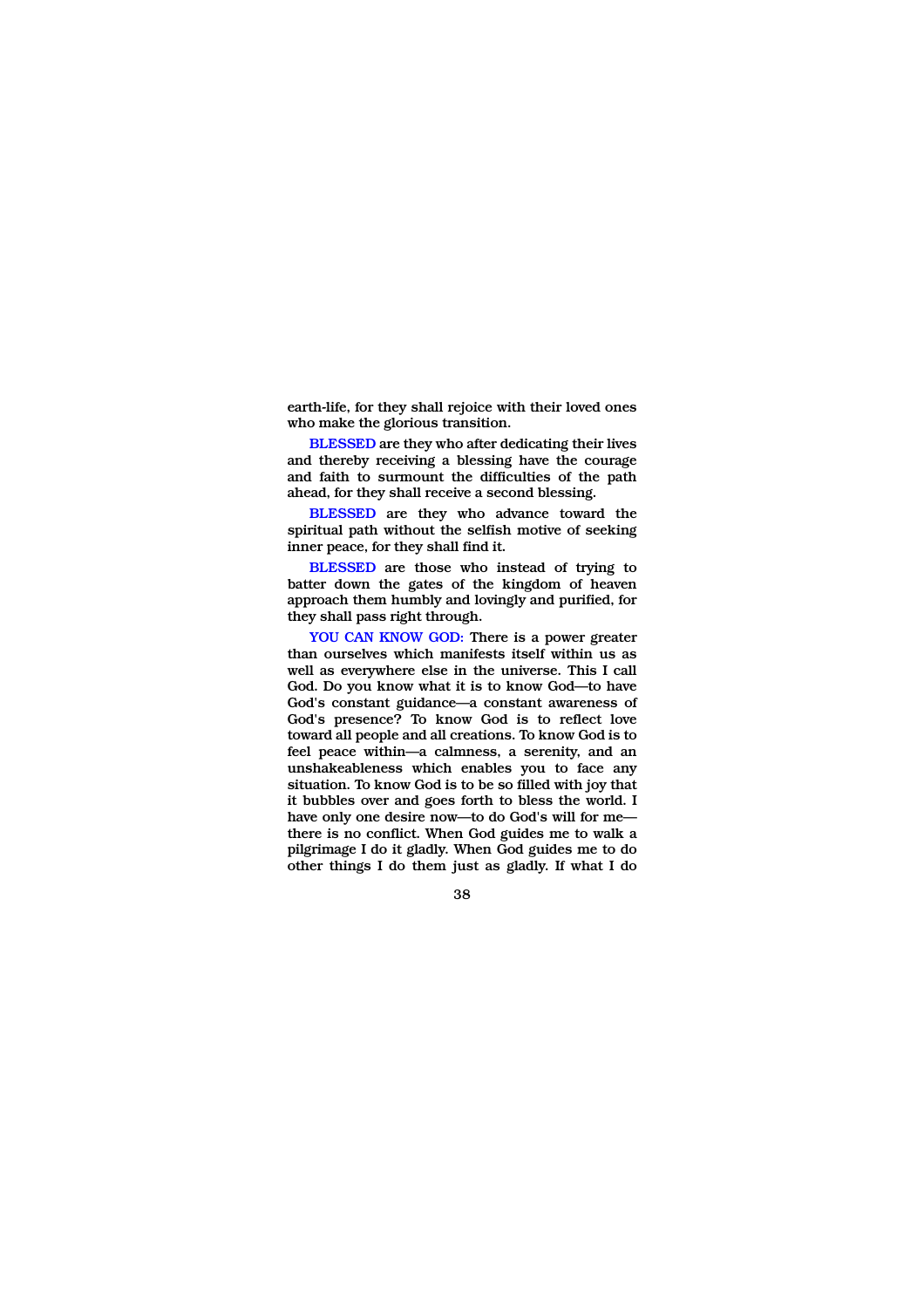brings criticism upon me I take it with head unbowed. If what I do brings me praise, I pass it immediately along to God, for I am only the little instrument through which God does the work. When God guides me to do something I am given strength, I am given supply, I am shown the way, I am given the words to speak. Whether the path is easy or hard I walk in the light of God's love and peace and joy, and I turn to God with psalms of thanksgiving and praise. This it is to know God. And knowing God is not reserved for the great ones. It is for little folks like you and me. God is always seeking you—every one of you. You can find God if you will only seek—by obeying divine laws, by loving people, by relinquishing self-will, attachments, negative thoughts and feelings. And when you find God it will be in the stillness. You will find God within.

ON FEAR: There's no greater block to world peace or inner peace than fear. What we fear we tend to develop an unreasoning hatred for, so we come to<br>hate and fear. This not only injures us hate and fear. This not only injures us psychologically and aggravates world tension, but through such negative concentration we tend to attract the things we fear. If we fear nothing and radiate love, we can expect good things to come. How much this world needs the message and example of love and faith!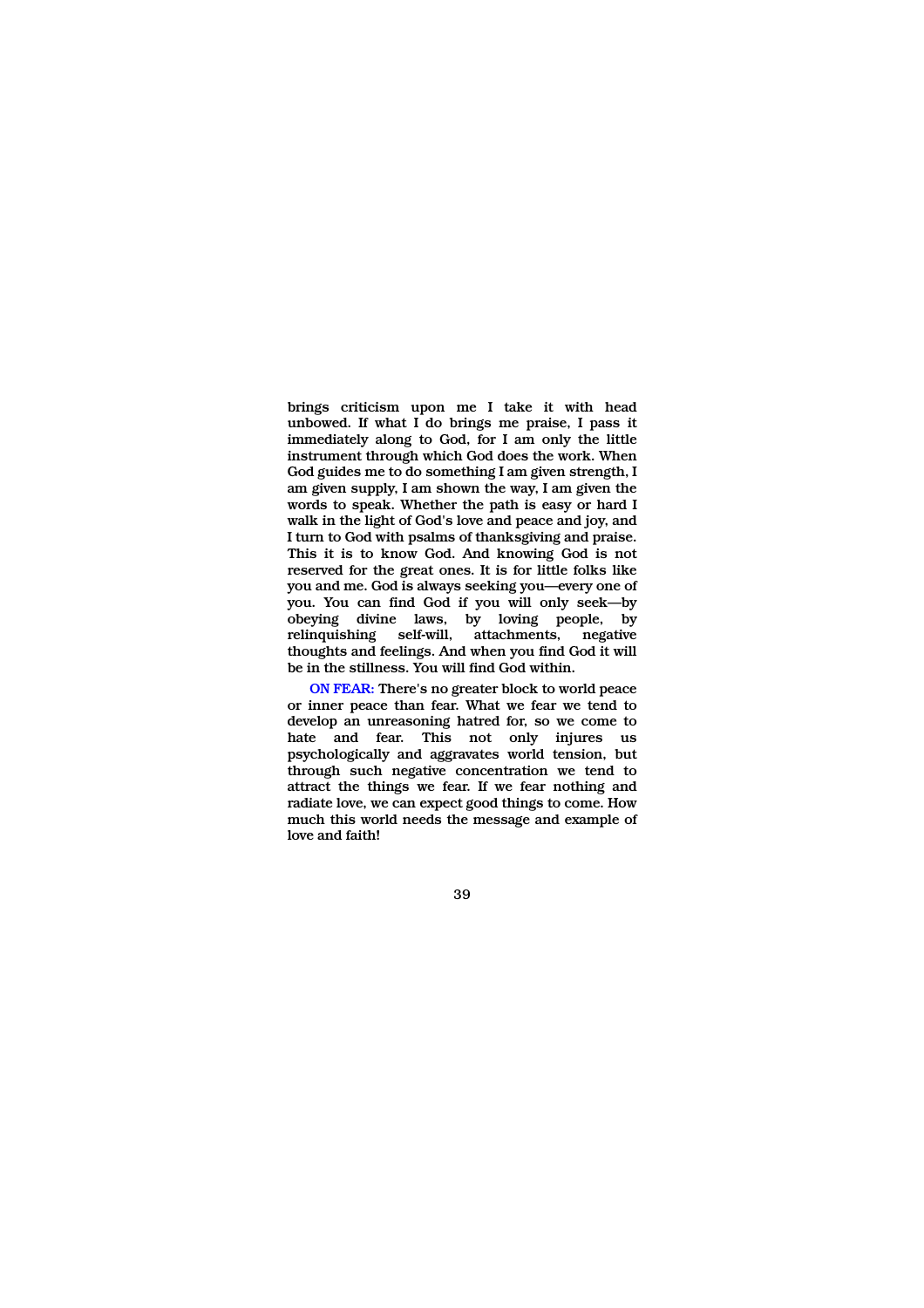THE FREEDOM OF SIMPLICITY: Some seem to think that my life dedicated to simplicity and service is austere and joyless, but these do not know the freedom of simplicity. I know enough about food to nourish my body properly, and I have excellent health. I enjoy food, but I eat to live. I do not live to eat, and I know when to stop eating. I am not enslaved by food. My clothes are most comfortable as well as most practical. My shoes, for instance, have soft fabric tops and soft rubberlike soles—I feel free as if I were walking barefoot. I am not enslaved by fashion. I am not a slave to comfort and convenience—for instance, I sleep equally well in a soft bed or on the grass beside the road. I am not burdened by unnecessary possessions or meaningless activities. My life is full and good, but not overcrowded, and I do my work easily and joyously. I feel beauty all around me and I see beauty in everyone I meet—for I see God in everything. I recognize the laws which govern this universe, and I find harmony through gladly and joyously obeying them. I recognize my part in the Life Pattern, and I find harmony through gladly and joyously living it. I recognize my oneness with all mankind and my oneness with God. My happiness overflows in loving and giving toward everyone and everything.

ON PEOPLE IN OUR TIMES: In order to help usher in the golden age, we must see the good in people—we must know that it is there, no matter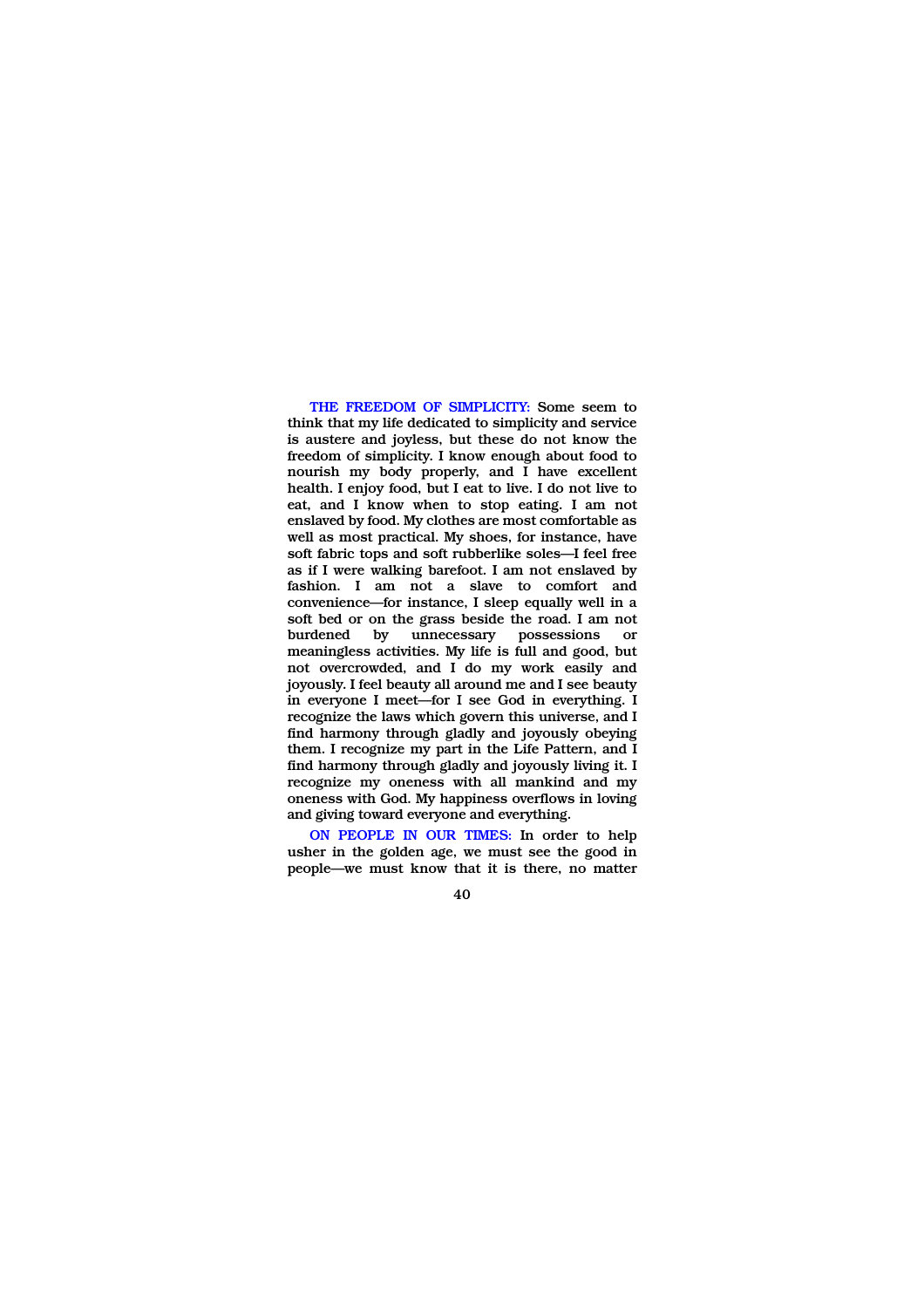how deeply it may be buried. Yes, apathy is there and selfishness is there—but good is there also. It is not through judgment that the good can be reached, but through love and faith. Love can save the world from nuclear destruction. Love God—turn to God with receptiveness and responsiveness. Love your fellow human beings—turn to them with friendliness and givingness. Make yourself fit to be called a child of God by living the Way of Love!

SPIRITUAL GROWTH is a process the same as physical growth or mental growth. Five year old children do not expect to be as tall as their parents at their next birthday; the first grader does not expect to graduate into college at the end of the term; the truth student should not expect to attain inner peace overnight.

MAGIC FORMULAS: There is a magic formula for resolving conflicts. It is this: *Have as your objective the resolving of the conflict, not the gaining of advantage.* There is a magic formula for avoiding conflicts. It is this: *Be concerned that you do not offend, not that you are not offended.*

ON IMMATURITY: What people really suffer from is immaturity. Among mature people war would not be a problem—it would be impossible. In their immaturity people want, at the same time, peace and the things which make war. However, people can mature just as children grow up. Yes, our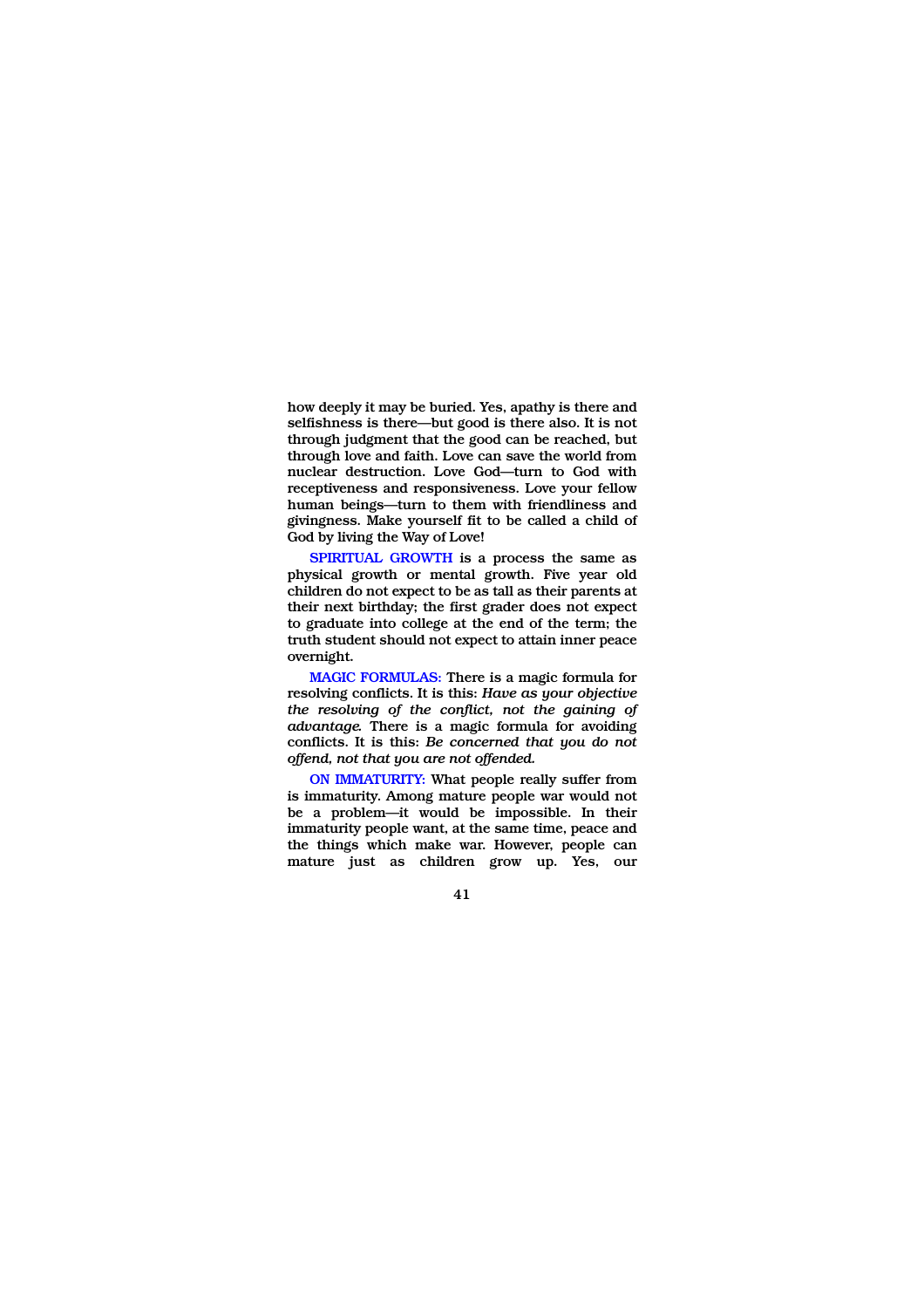institutions and our leaders reflect our immaturity, but as we mature we will elect better leaders and set up better institutions. It always comes back to the thing so many of us wish to avoid—working to improve ourselves!

MY MESSAGE: My friends, the world situation is grave. Humanity with fearful faltering steps, walks a knife-edge between complete chaos and a golden age, while strong forces push toward chaos. Unless we, the people of the world, awake from our lethargy and push firmly and quickly away from the chaos, all that we cherish will be destroyed in the holocaust which will descend.

*This is the way of peace: Overcome evil with good, falsehood with truth, and hatred with love.*

The Golden Rule would do as well. Please don't say lightly that these are just religious concepts and not practical. These are laws governing human conduct, which apply as rigidly as the law of gravity. When we disregard these laws in any walk of life, chaos results. Through obedience to these laws this frightened, war-weary world of ours could enter into a period of peace and richness of life beyond our fondest dreams.

GRASS-ROOTS PEACE ACTIVITY: You can start a Community Peace Fellowship with a peace prayer group for seeking the way of peace. In some places my literature has been used since it deals with peace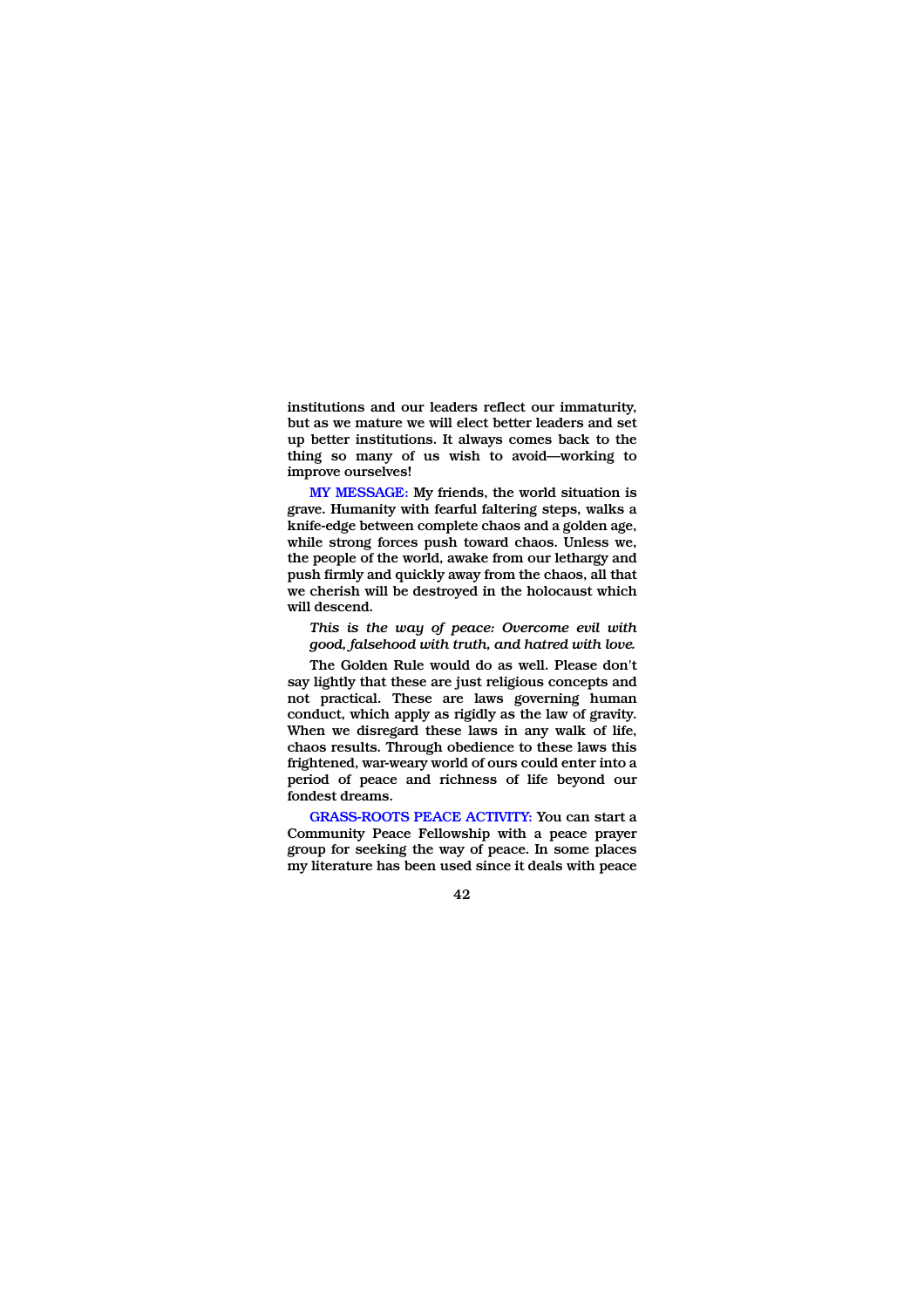from a spiritual standpoint. Read a paragraph, dwell upon it in receptive silence, then talk about it. Anyone who can understand and feel the spiritual truths contained therein is spiritually ready to work for peace.

Then would come a Peace Study Group. We need to get a clear picture of what the present world situation is like and what will be needed to convert it into a peaceful world situation. Certainly all present wars must cease. Obviously, we need to find a way to lay down our arms together. We need to set up mechanisms to avoid physical violence in a world where psychological violence still exists. *All* nations need to give up one right to the United Nations—the right to make war.

We people of the world need to learn to put the welfare of the whole human family above the welfare of any group. Starvation and suffering need to be alleviated, as do fear and hatred. There are some national problems in connection with peace. Work needs to be done on peace among groups. Our number one national problem is the adjustment of our economy to a peacetime situation. We need a Peace Department in our national government to do extensive research on peaceful ways of resolving conflicts. Then we can ask other countries to create similar departments.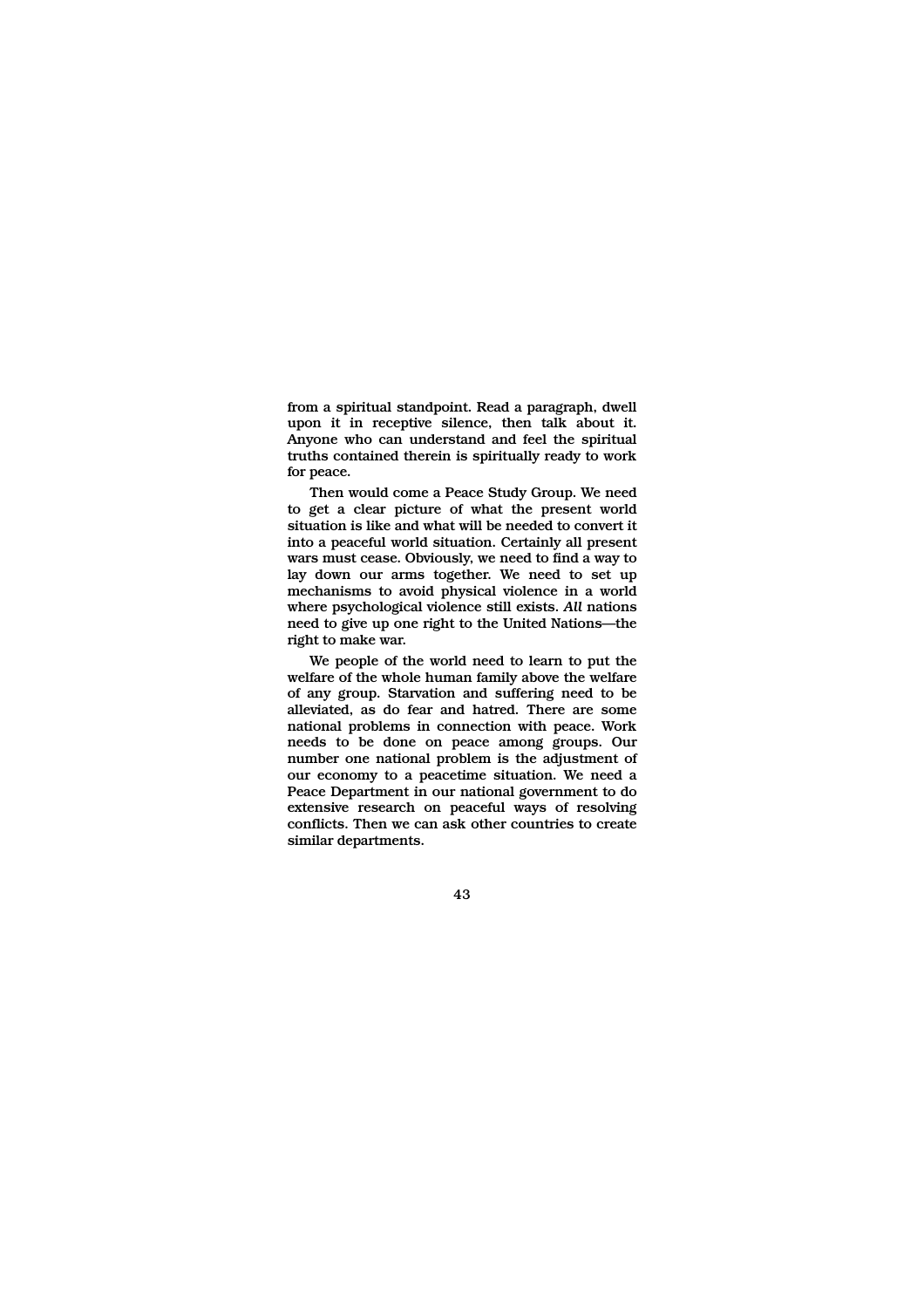After world problems and steps toward their solutions become pretty clear to you, you are ready to become a Peace Action group. You can become a Peace Action group gradually—acting upon any problem that you have learned to understand. Peace action should always take the form of living the way of peace. It can also take the form of letter-writing to commend those who have done something good for peace, to members of Congress about peace legislation, to editors on peace subjects, speakers on peace subjects, distributing peace literature, talking to people about peace, a Peace Week, a Peace Fair, a Peace Walk, or a Peace Float. It can take the form of voting for those who are committed to the way of peace.

Grass-roots peace work is vitally important. In this crisis period, there should be a Community Peace Fellowship in every town. Such a group can begin with a handful of concerned people. It can begin with you!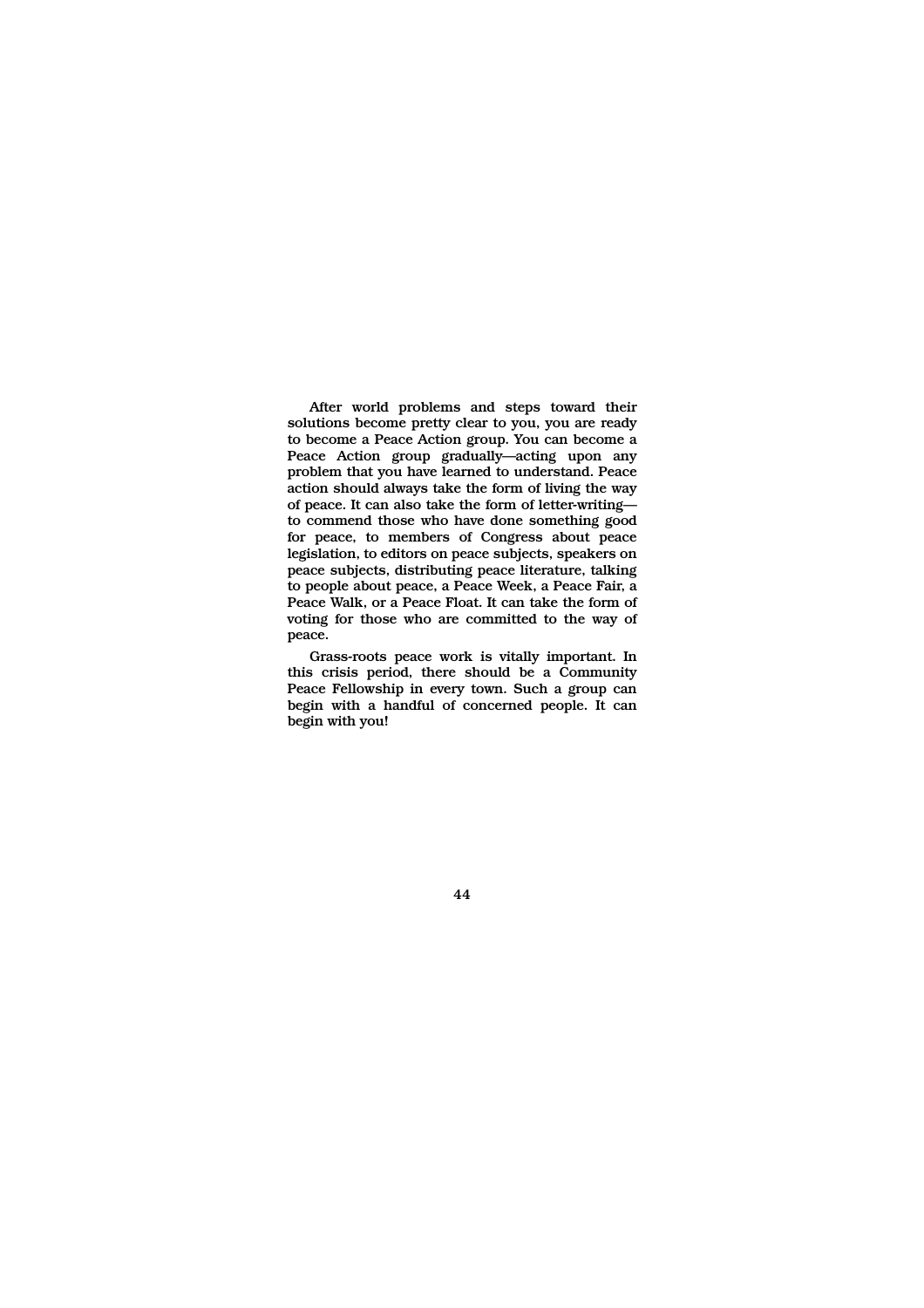If you have been inspired by this little spiritual classic you may want to read:

### **PEACE PILGRIM:** HER LIFE AND WORK IN HER OWN WORDS

This 224-page book was compiled by five of Peace's friends after her death in 1981. It tells her experiences as she walked more than 25,000 miles across America as a penniless pilgrim, walking until given shelter and fasting until given food. She spoke to thousands of individuals and groups, sharing with them her message that the way to peace is to overcome evil with good, falsehood with truth, and hatred with  $l$ ove

In this book she gives examples of dealing lovingly and fearlessly with violent and confused persons and tells some of her unique solutions to problems. Her thoughts on peace, prayer, simplicity, and the way of love portray the life of a joyous person.

Peace Pilgrim offered her message without any charge, and in the same spirit we are sending this little *Steps Toward Inner Peace* booklet and the Peace Pilgrim book free to any who ask. Unpaid volunteer workers and many small donations make this possible. We also publish Peace Pilgrim's book and booklet in Spanish and Russian. For copies write to:

#### FRIENDS OF PEACE PILGRIM

7350 Dorado Canyon Road, Somerset, CA 95684 USA tel:  $+1$  (530) 620-0333 email: friends@peacepilgrim.org website: <http://www.peacepilgrim.org>

Over one and a half million copies of *Steps Toward Inner Peace* are now in print.